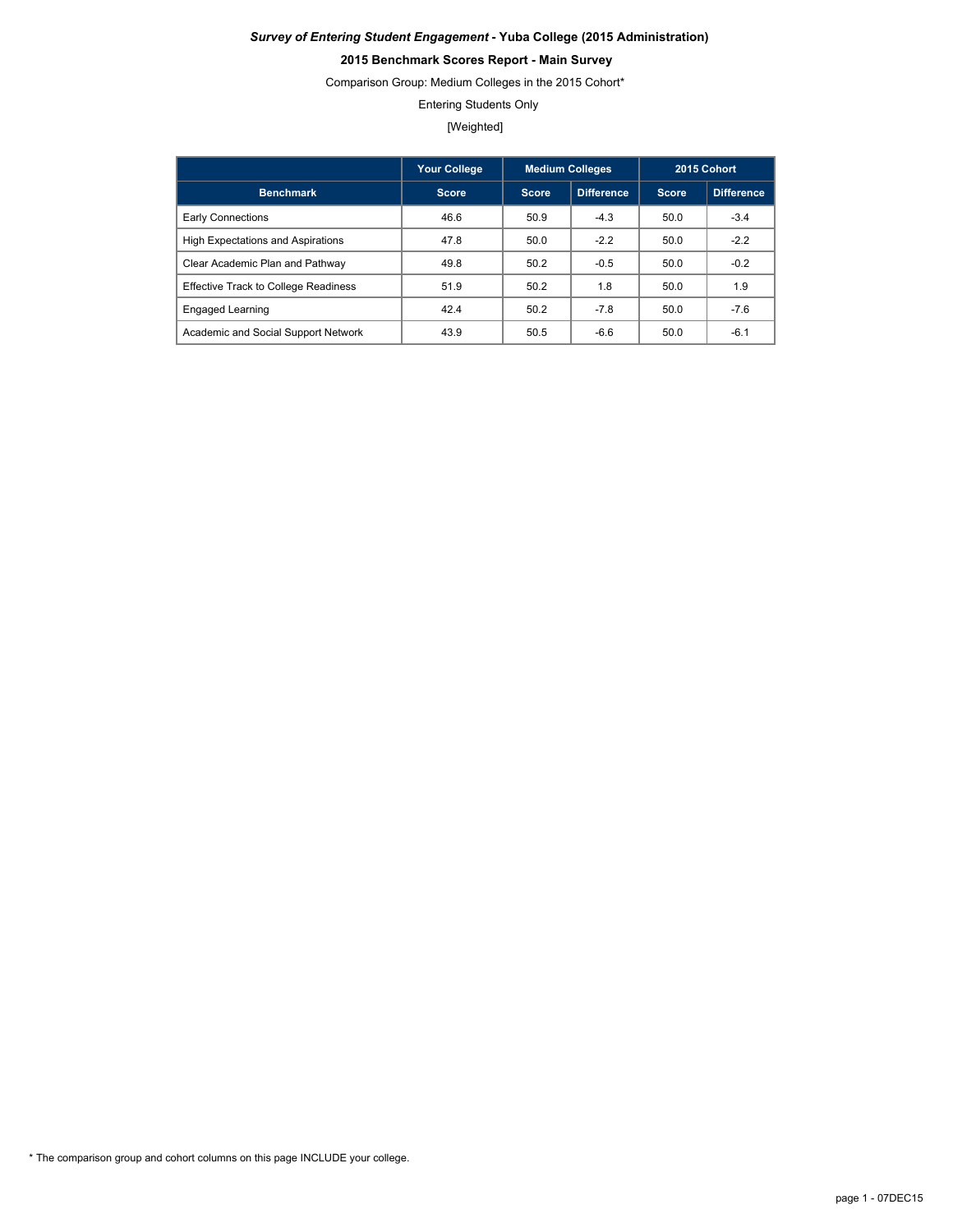

\* The comparison group and cohort bars on this page INCLUDE your college.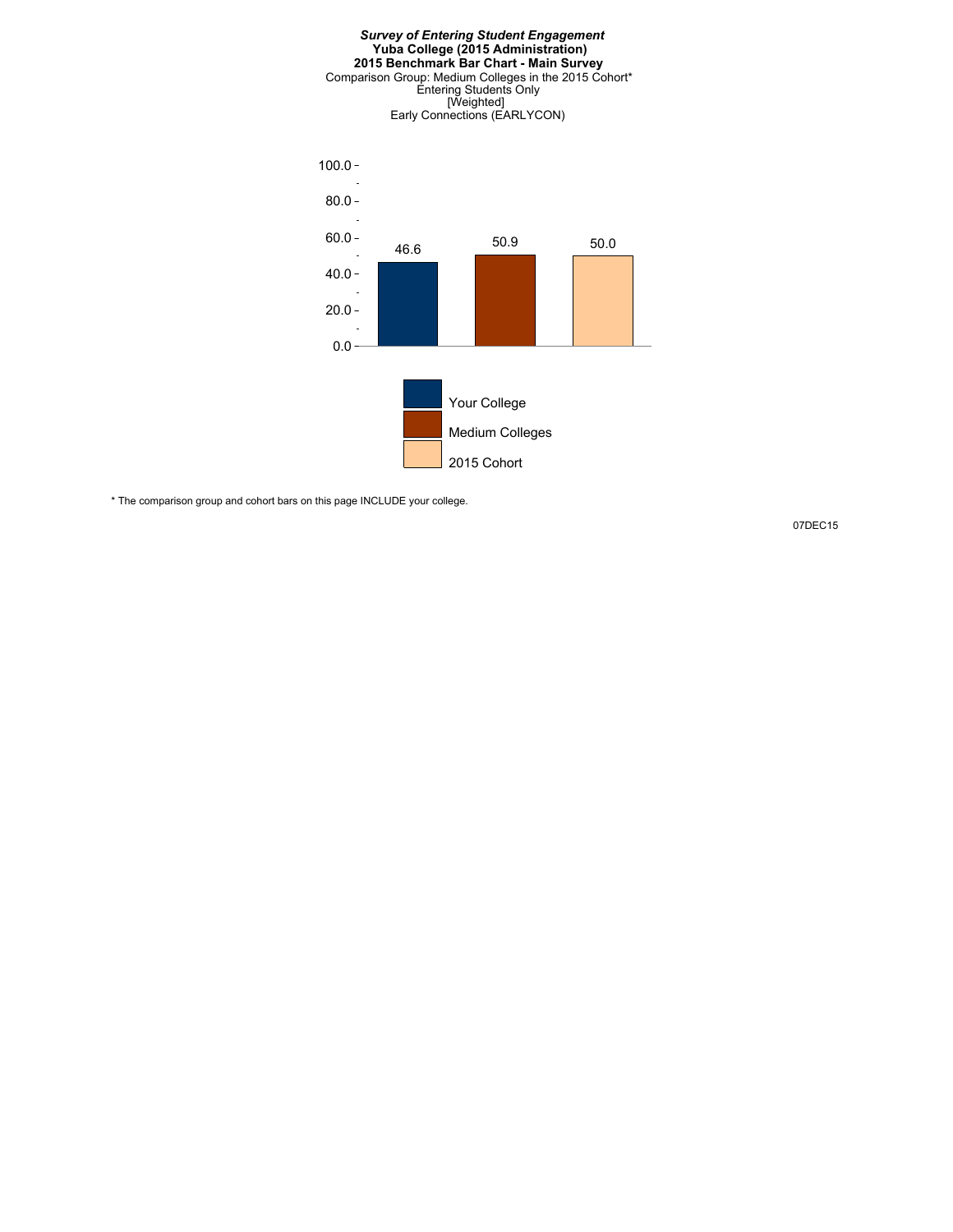# **2015 Benchmark Means Report - Main Survey**

Comparison Group: Medium Colleges in the 2015 Cohort\*

Entering Students Only

# [Weighted]

# Early Connections (EARLYCON)

|                                                                                                                                                                         |                 | Your<br>College | <b>Medium Colleges</b> |                         | 2015 Cohort |                         |  |  |  |  |
|-------------------------------------------------------------------------------------------------------------------------------------------------------------------------|-----------------|-----------------|------------------------|-------------------------|-------------|-------------------------|--|--|--|--|
| <b>Item</b>                                                                                                                                                             | <b>Variable</b> | <b>Mean</b>     | <b>Mean</b>            | <b>Effect</b><br>Size** | <b>Mean</b> | <b>Effect</b><br>Size** |  |  |  |  |
| Item 18: Think about your experiences from the time of your decision to attend this college through the end of the first three weeks of your first<br>semester/quarter. |                 |                 |                        |                         |             |                         |  |  |  |  |
| 1 = Strongly disagree, 2 = Disagree, 3 = Neutral, $4$ = Agree, $5$ = Strongly agree                                                                                     |                 |                 |                        |                         |             |                         |  |  |  |  |
| 18a. The very first time I came to this college I felt welcome<br><b>[EARLYCON]</b>                                                                                     | <b>WELCOME</b>  | 3.70            | 4.04                   | $-0.43**$               | 4.02        | $-0.41**$               |  |  |  |  |
| 18i. The college provided me with adequate information about<br>financial assistance (scholarships, grants, loans, etc.) [EARLYCON]                                     | <b>FAINFO</b>   | 3.41            | 3.47                   |                         | 3.47        |                         |  |  |  |  |
| 18. A college staff member helped me determine whether I qualified<br>for financial assistance [EARLYCON]                                                               | <b>QUALFA</b>   | 3.28            | 3.08                   |                         | 3.06        |                         |  |  |  |  |
| 18p. At least one college staff member (other than an instructor)<br>learned my name [EARLYCON]                                                                         | <b>CSTAFNAM</b> | 3.25            | 3.30                   |                         | 3.29        |                         |  |  |  |  |
| One or more items in this benchmark are not suited to means calculations. Please see the Frequency Distribution that follows for these items.                           |                 |                 |                        |                         |             |                         |  |  |  |  |

\* The comparison group and cohort columns on this page EXCLUDE your college.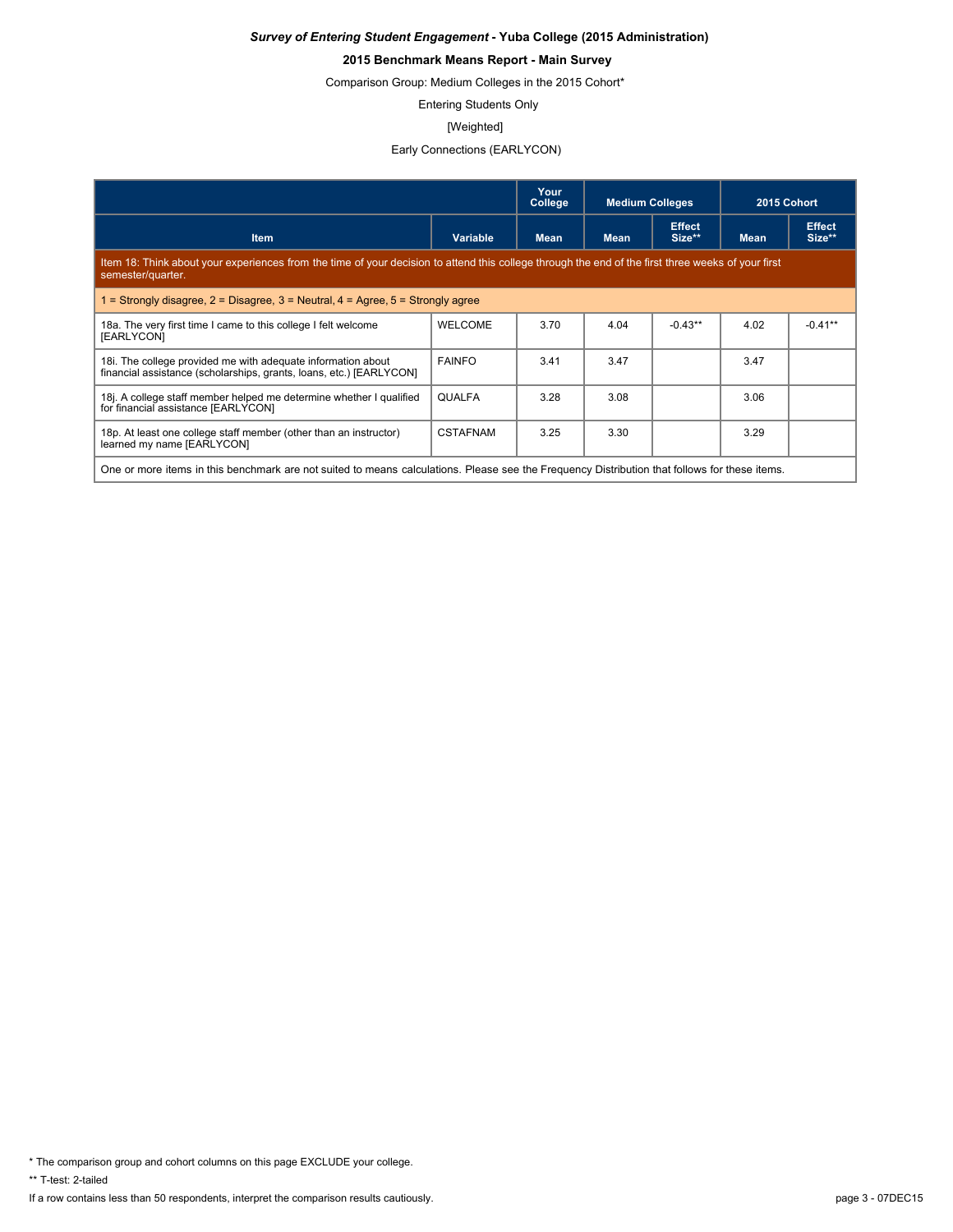# **2015 Benchmark Frequency Distributions - Main Survey**

Comparison Group: Medium Colleges in the 2015 Cohort\*

Entering Students Only

# [Weighted]

# Early Connections (EARLYCON)

|                                                                                      |                 |                                                                                                                                                                      | <b>Your College</b> |                | <b>Medium Colleges</b> |                |        | 2015 Cohort |
|--------------------------------------------------------------------------------------|-----------------|----------------------------------------------------------------------------------------------------------------------------------------------------------------------|---------------------|----------------|------------------------|----------------|--------|-------------|
| <b>Item</b>                                                                          | Variable        | <b>Responses</b>                                                                                                                                                     | Count               | <b>Percent</b> | Count                  | <b>Percent</b> | Count  | Percent     |
|                                                                                      |                 | Item 18: Think about your experiences from the time of your decision to attend this college through the end of the first three weeks of your first semester/quarter. |                     |                |                        |                |        |             |
| 18a. The very first time I came to this college                                      | <b>WELCOME</b>  | Strongly disagree                                                                                                                                                    | $\overline{7}$      | 2.5            | 166                    | 0.8            | 704    | 0.7         |
| I felt welcome [EARLYCON]                                                            |                 | <b>Disagree</b>                                                                                                                                                      | 15                  | 5.9            | 367                    | 1.7            | 1,823  | 1.9         |
|                                                                                      |                 | Neutral                                                                                                                                                              | 74                  | 28.8           | 4,416                  | 20.9           | 21,216 | 22.1        |
|                                                                                      |                 | Agree                                                                                                                                                                | 115                 | 44.5           | 9.795                  | 46.3           | 43.410 | 45.3        |
|                                                                                      |                 | Strongly agree                                                                                                                                                       | 47                  | 18.2           | 6,408                  | 30.3           | 28,736 | 30.0        |
|                                                                                      |                 | <b>Total</b>                                                                                                                                                         | 258                 | 100.0          | 21,152                 | 100.0          | 95,889 | 100.0       |
| 18. The college provided me with adequate<br>information about financial assistance  | <b>FAINFO</b>   | Strongly disagree                                                                                                                                                    | 18                  | 7.0            | 1,271                  | 6.0            | 6,096  | 6.4         |
| (scholarships, grants, loans, etc.)<br>[EARLYCON]                                    |                 | <b>Disagree</b>                                                                                                                                                      | 43                  | 16.7           | 2,944                  | 14.0           | 13,331 | 13.9        |
|                                                                                      |                 | Neutral                                                                                                                                                              | 62                  | 24.0           | 5,541                  | 26.3           | 24,953 | 26.1        |
|                                                                                      |                 | Agree                                                                                                                                                                | 85                  | 33.1           | 7,216                  | 34.2           | 32,403 | 33.9        |
|                                                                                      |                 | Strongly agree                                                                                                                                                       | 50                  | 19.2           | 4,123                  | 19.5           | 18,929 | 19.8        |
|                                                                                      |                 | <b>Total</b>                                                                                                                                                         | 258                 | 100.0          | 21,094                 | 100.0          | 95,712 | 100.0       |
| 18j. A college staff member helped me<br>determine whether I qualified for financial | <b>QUALFA</b>   | Strongly disagree                                                                                                                                                    | 20                  | 7.8            | 2,072                  | 9.8            | 10,128 | 10.6        |
| assistance [EARLYCON]                                                                |                 | <b>Disagree</b>                                                                                                                                                      | 56                  | 21.6           | 5,301                  | 25.2           | 24,271 | 25.4        |
|                                                                                      |                 | Neutral                                                                                                                                                              | 59                  | 22.8           | 5,656                  | 26.8           | 25,230 | 26.4        |
|                                                                                      |                 | Agree                                                                                                                                                                | 79                  | 30.8           | 4.913                  | 23.3           | 21.902 | 22.9        |
|                                                                                      |                 | Strongly agree                                                                                                                                                       | 44                  | 16.9           | 3,126                  | 14.8           | 13,968 | 14.6        |
|                                                                                      |                 | <b>Total</b>                                                                                                                                                         | 257                 | 100.0          | 21,068                 | 100.0          | 95,498 | 100.0       |
| 18p. At least one college staff member (other<br>than an instructor) learned my name | <b>CSTAFNAM</b> | Strongly disagree                                                                                                                                                    | 29                  | 11.2           | 2,500                  | 11.9           | 11,819 | 12.4        |
| <b>[EARLYCON]</b>                                                                    |                 | <b>Disagree</b>                                                                                                                                                      | 49                  | 19.0           | 4,343                  | 20.6           | 19,465 | 20.4        |
|                                                                                      |                 | Neutral                                                                                                                                                              | 54                  | 20.9           | 3.723                  | 17.7           | 16.955 | 17.7        |
|                                                                                      |                 | Agree                                                                                                                                                                | 82                  | 31.7           | 5,382                  | 25.5           | 24,230 | 25.3        |
|                                                                                      |                 | Strongly agree                                                                                                                                                       | 45                  | 17.3           | 5,130                  | 24.3           | 23,121 | 24.2        |
|                                                                                      |                 | <b>Total</b>                                                                                                                                                         | 258                 | 100.0          | 21,079                 | 100.0          | 95.592 | 100.0       |
| Item 23                                                                              |                 |                                                                                                                                                                      |                     |                |                        |                |        |             |
| 23. Was a specific person assigned to you                                            | <b>ASNPERS</b>  | Yes                                                                                                                                                                  | 52                  | 20.6           | 6,664                  | 32.4           | 28,656 | 30.9        |
| so you could see him/her each time you<br>needed information or assistance?          |                 | No                                                                                                                                                                   | 199                 | 79.4           | 13,883                 | 67.6           | 64,197 | 69.1        |
|                                                                                      |                 | <b>Total</b>                                                                                                                                                         | 250                 | 100.0          | 20.547                 | 100.0          | 92.853 | 100.0       |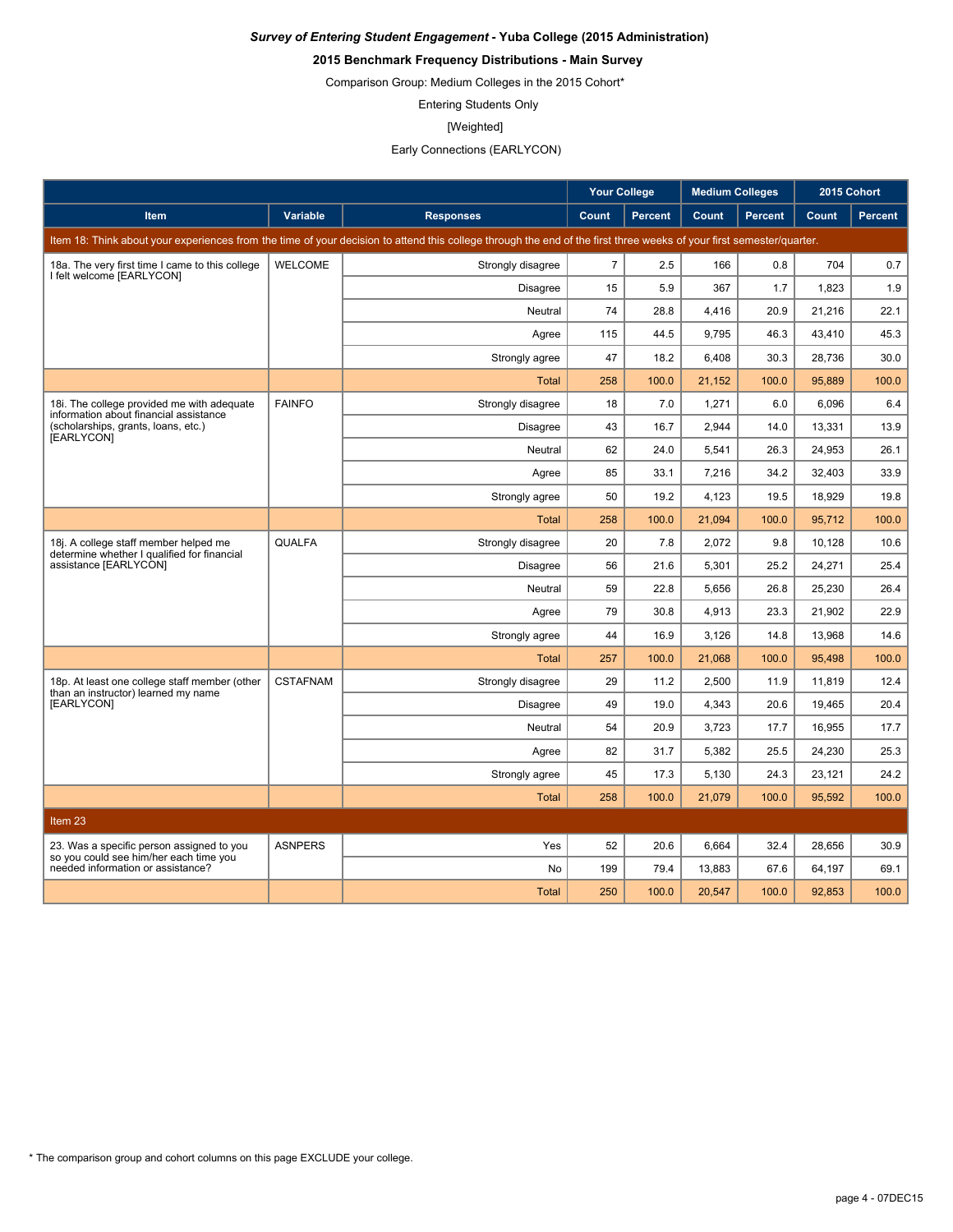#### *Survey of Entering Student Engagement* **Yuba College (2015 Administration) 2015 Benchmark Bar Chart - Main Survey** Comparison Group: Medium Colleges in the 2015 Cohort\* Entering Students Only [Weighted] High Expectations and Aspirations (HIEXPECT)



\* The comparison group and cohort bars on this page INCLUDE your college.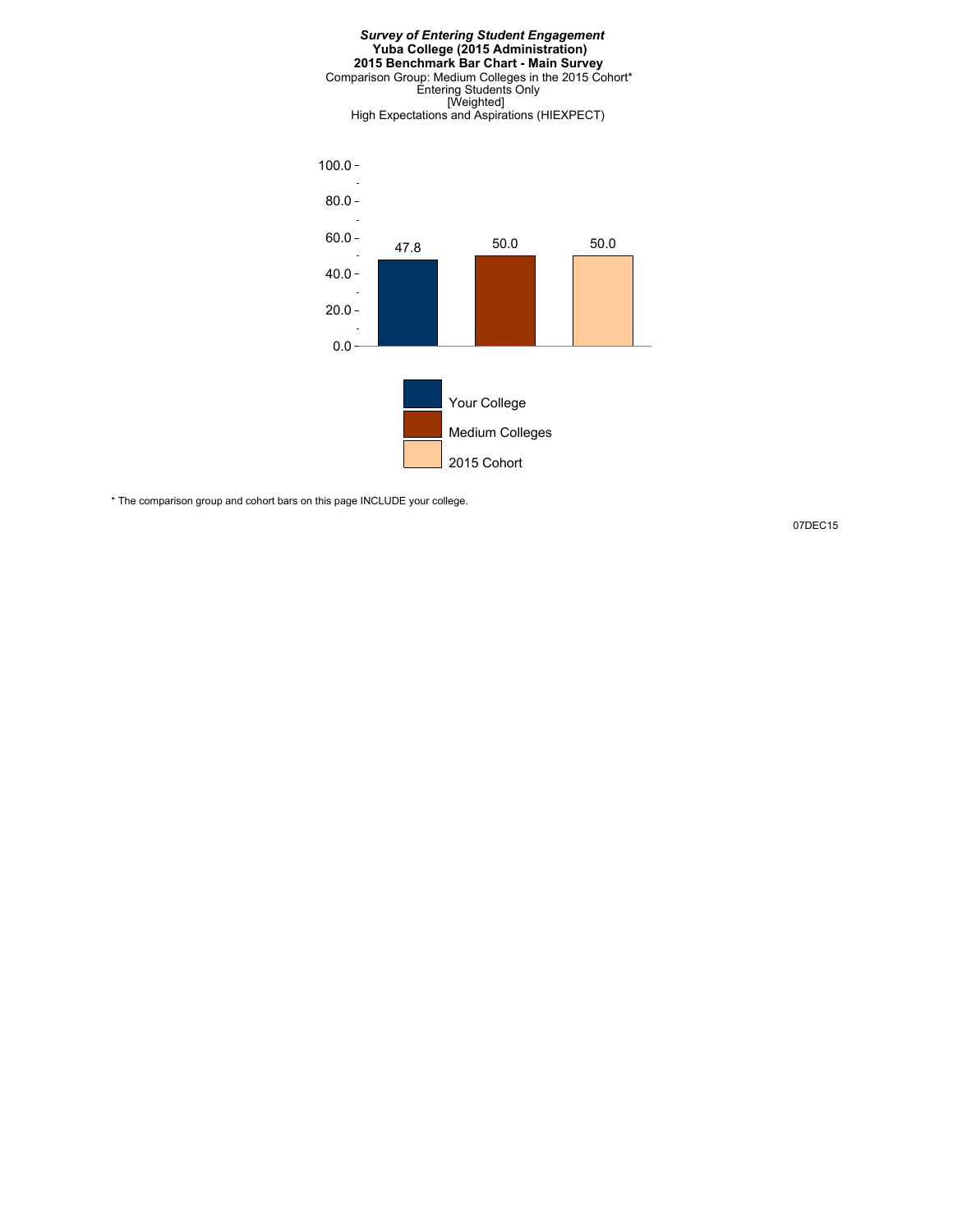# **2015 Benchmark Means Report - Main Survey**

Comparison Group: Medium Colleges in the 2015 Cohort\*

Entering Students Only

#### [Weighted]

# High Expectations and Aspirations (HIEXPECT)

|                                                                                                                                                                         |                 | Your<br>College | <b>Medium Colleges</b> |                         | 2015 Cohort |                         |  |  |  |  |  |
|-------------------------------------------------------------------------------------------------------------------------------------------------------------------------|-----------------|-----------------|------------------------|-------------------------|-------------|-------------------------|--|--|--|--|--|
| <b>Item</b>                                                                                                                                                             | <b>Variable</b> | <b>Mean</b>     | <b>Mean</b>            | <b>Effect</b><br>Size** | <b>Mean</b> | <b>Effect</b><br>Size** |  |  |  |  |  |
| Item 18: Think about your experiences from the time of your decision to attend this college through the end of the first three weeks of your first<br>semester/quarter. |                 |                 |                        |                         |             |                         |  |  |  |  |  |
| 1 = Strongly disagree, $2$ = Disagree, $3$ = Neutral, $4$ = Agree, $5$ = Strongly agree                                                                                 |                 |                 |                        |                         |             |                         |  |  |  |  |  |
| 18b. The instructors at this college want me to succeed [HIEXPECT]                                                                                                      | <b>WNTSCCD</b>  | 4.02            | 4.29                   | $-0.39**$               | 4.29        | $-0.39**$               |  |  |  |  |  |
| 18t. I have the motivation to do what it takes to succeed in college<br>[HIEXPECT]                                                                                      | <b>ITTAKES</b>  | 4.33            | 4.39                   |                         | 4.40        |                         |  |  |  |  |  |
| 18u. I am prepared academically to succeed in college [HIEXPECT]                                                                                                        | <b>ACPRPRD</b>  | 4.31            | 4.27                   |                         | 4.28        |                         |  |  |  |  |  |
| Item 19: During the first three weeks of your first semester/quarter at this college, about how often did you do the following?                                         |                 |                 |                        |                         |             |                         |  |  |  |  |  |
| 1 = Never, $2$ = Once, $3$ = Two or three times, $4$ = Four or more times                                                                                               |                 |                 |                        |                         |             |                         |  |  |  |  |  |
| 19c. Turn in an assignment late [HIEXPECT]                                                                                                                              | LATETURN        | 1.35            | 1.45                   |                         | 1.45        |                         |  |  |  |  |  |
| 19d. Not turn in an assignment [HIEXPECT]                                                                                                                               | <b>NOTTURN</b>  | 1.49            | 1.37                   |                         | 1.39        |                         |  |  |  |  |  |
| 19f. Come to class without completing readings or assignments<br>[HIEXPECT]                                                                                             | <b>NOTCOMPL</b> | 1.62            | 1.63                   |                         | 1.61        |                         |  |  |  |  |  |
| 19s. Skip class [HIEXPECT]                                                                                                                                              | <b>SKIPCL</b>   | 1.32            | 1.34                   |                         | 1.34        |                         |  |  |  |  |  |

\* The comparison group and cohort columns on this page EXCLUDE your college.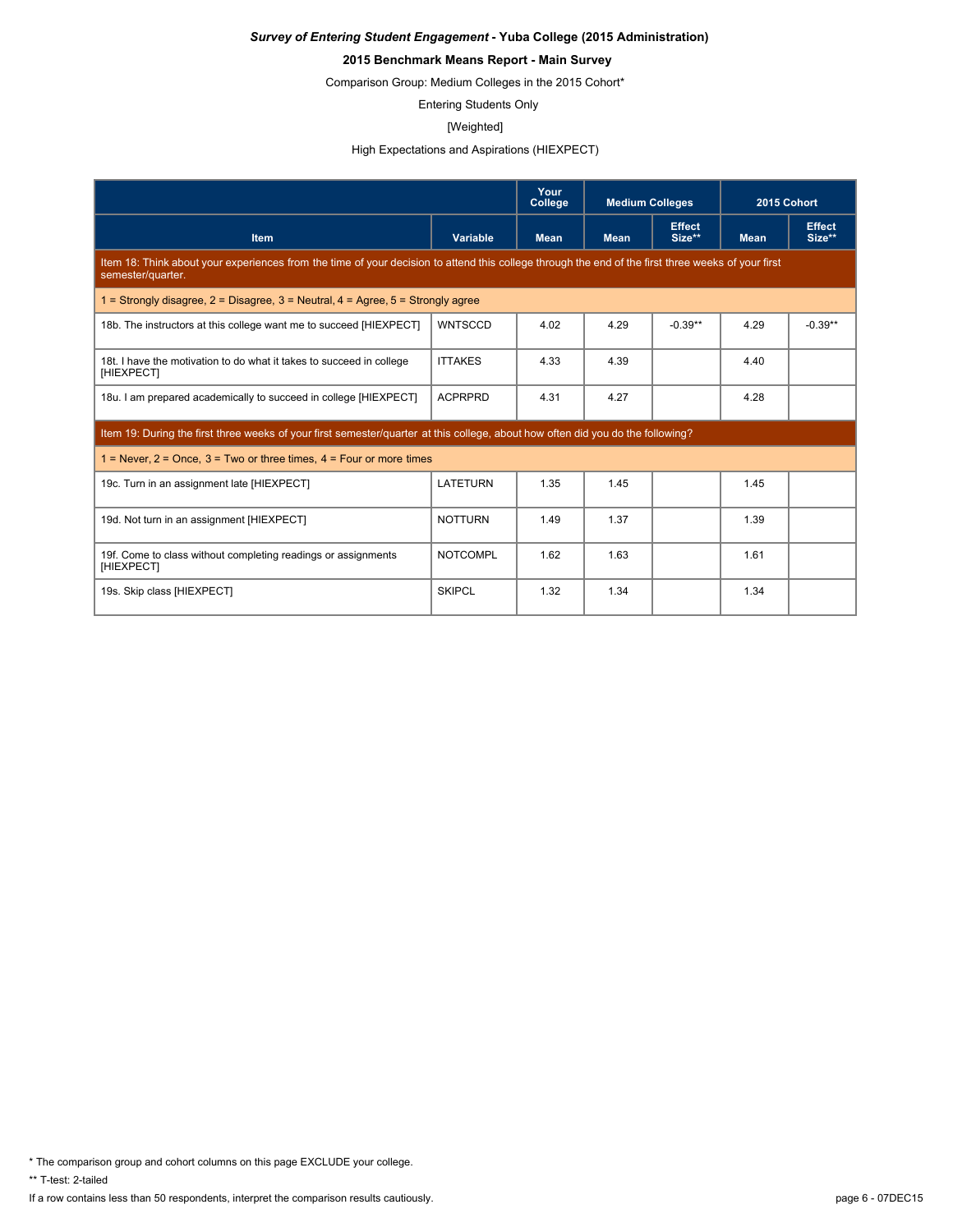# **2015 Benchmark Frequency Distributions - Main Survey**

Comparison Group: Medium Colleges in the 2015 Cohort\*

Entering Students Only

#### [Weighted]

High Expectations and Aspirations (HIEXPECT)

|                                                                                    |                 |                                                                                                                                                                      | <b>Your College</b> |                | <b>Medium Colleges</b> |                | 2015 Cohort |                |
|------------------------------------------------------------------------------------|-----------------|----------------------------------------------------------------------------------------------------------------------------------------------------------------------|---------------------|----------------|------------------------|----------------|-------------|----------------|
| <b>Item</b>                                                                        | Variable        | <b>Responses</b>                                                                                                                                                     | Count               | <b>Percent</b> | Count                  | <b>Percent</b> | Count       | <b>Percent</b> |
|                                                                                    |                 | Item 18: Think about your experiences from the time of your decision to attend this college through the end of the first three weeks of your first semester/quarter. |                     |                |                        |                |             |                |
| 18b. The instructors at this college want me                                       | <b>WNTSCCD</b>  | Strongly disagree                                                                                                                                                    | $\overline{2}$      | 0.9            | 35                     | 0.2            | 187         | 0.2            |
| to succeed [HIEXPECT]                                                              |                 | Disagree                                                                                                                                                             | $\mathbf{1}$        | 0.2            | 131                    | 0.6            | 619         | 0.6            |
|                                                                                    |                 | Neutral                                                                                                                                                              | 60                  | 23.5           | 2,398                  | 11.4           | 10,794      | 11.3           |
|                                                                                    |                 | Agree                                                                                                                                                                | 120                 | 46.7           | 9,635                  | 45.9           | 43,873      | 46.0           |
|                                                                                    |                 | Strongly agree                                                                                                                                                       | 74                  | 28.7           | 8,811                  | 41.9           | 39,888      | 41.8           |
|                                                                                    |                 | Total                                                                                                                                                                | 257                 | 100.0          | 21,011                 | 100.0          | 95,360      | 100.0          |
| 18t. I have the motivation to do what it takes<br>to succeed in college [HIEXPECT] | <b>ITTAKES</b>  | Strongly disagree                                                                                                                                                    | $\mathbf 0$         | N/A            | 83                     | 0.4            | 456         | 0.5            |
|                                                                                    |                 | <b>Disagree</b>                                                                                                                                                      | 3                   | 1.3            | 298                    | 1.4            | 1,222       | 1.3            |
|                                                                                    |                 | Neutral                                                                                                                                                              | 27                  | 10.7           | 1,872                  | 8.9            | 9,006       | 9.4            |
|                                                                                    |                 | Agree                                                                                                                                                                | 106                 | 41.6           | 7,770                  | 36.9           | 34,224      | 35.8           |
|                                                                                    |                 | Strongly agree                                                                                                                                                       | 119                 | 46.5           | 11,038                 | 52.4           | 50,568      | 53.0           |
|                                                                                    |                 | <b>Total</b>                                                                                                                                                         | 255                 | 100.0          | 21,061                 | 100.0          | 95,476      | 100.0          |
| 18u. I am prepared academically to succeed<br>in college [HIEXPECT]                | <b>ACPRPRD</b>  | Strongly disagree                                                                                                                                                    | $\mathbf 0$         | N/A            | 128                    | 0.6            | 507         | 0.5            |
|                                                                                    |                 | <b>Disagree</b>                                                                                                                                                      | $\overline{4}$      | 1.7            | 332                    | 1.6            | 1,456       | 1.5            |
|                                                                                    |                 | Neutral                                                                                                                                                              | 23                  | 9.1            | 2,750                  | 13.0           | 12,368      | 12.9           |
|                                                                                    |                 | Agree                                                                                                                                                                | 116                 | 45.5           | 8,435                  | 40.0           | 37,549      | 39.2           |
|                                                                                    |                 | Strongly agree                                                                                                                                                       | 112                 | 43.6           | 9,459                  | 44.8           | 43,828      | 45.8           |
|                                                                                    |                 | Total                                                                                                                                                                | 256                 | 100.0          | 21,103                 | 100.0          | 95,708      | 100.0          |
|                                                                                    |                 | Item 19: During the first three weeks of your first semester/quarter at this college, about how often did you do the following?                                      |                     |                |                        |                |             |                |
| 19c. Turn in an assignment late [HIEXPECT]                                         | <b>LATETURN</b> | Never                                                                                                                                                                | 181                 | 70.9           | 13,940                 | 65.6           | 63,024      | 65.6           |
|                                                                                    |                 | Once                                                                                                                                                                 | 60                  | 23.5           | 5,305                  | 25.0           | 24,294      | 25.3           |
|                                                                                    |                 | Two or three times                                                                                                                                                   | 12                  | 4.7            | 1,765                  | 8.3            | 7,637       | 8.0            |
|                                                                                    |                 | Four or more times                                                                                                                                                   | $\overline{2}$      | 0.8            | 240                    | 1.1            | 1,071       | 1.1            |
|                                                                                    |                 | <b>Total</b>                                                                                                                                                         | 255                 | 100.0          | 21,250                 | 100.0          | 96,026      | 100.0          |
| 19d. Not turn in an assignment [HIEXPECT]                                          | <b>NOTTURN</b>  | Never                                                                                                                                                                | 163                 | 64.3           | 15,157                 | 72.5           | 67,555      | 71.4           |
|                                                                                    |                 | Once                                                                                                                                                                 | 61                  | 24.3           | 4,069                  | 19.5           | 19,101      | 20.2           |
|                                                                                    |                 | Two or three times                                                                                                                                                   | 24                  | 9.5            | 1,337                  | 6.4            | 6,281       | 6.6            |
|                                                                                    |                 | Four or more times                                                                                                                                                   | 5                   | 1.9            | 341                    | 1.6            | 1,632       | 1.7            |
|                                                                                    |                 | <b>Total</b>                                                                                                                                                         | 253                 | 100.0          | 20,904                 | 100.0          | 94,569      | 100.0          |
| 19f. Come to class without completing<br>readings or assignments [HIEXPECT]        | <b>NOTCOMPL</b> | Never                                                                                                                                                                | 137                 | 53.4           | 11,890                 | 55.9           | 54,460      | 56.7           |
|                                                                                    |                 | Once                                                                                                                                                                 | 88                  | 34.1           | 6,111                  | 28.7           | 27,803      | 28.9           |
|                                                                                    |                 | Two or three times                                                                                                                                                   | 26                  | 9.9            | 2,597                  | 12.2           | 11,106      | 11.6           |
|                                                                                    |                 | Four or more times                                                                                                                                                   | $\overline{7}$      | 2.5            | 666                    | 3.1            | 2,753       | 2.9            |
|                                                                                    |                 | Total                                                                                                                                                                | 257                 | 100.0          | 21,263                 | 100.0          | 96,121      | 100.0          |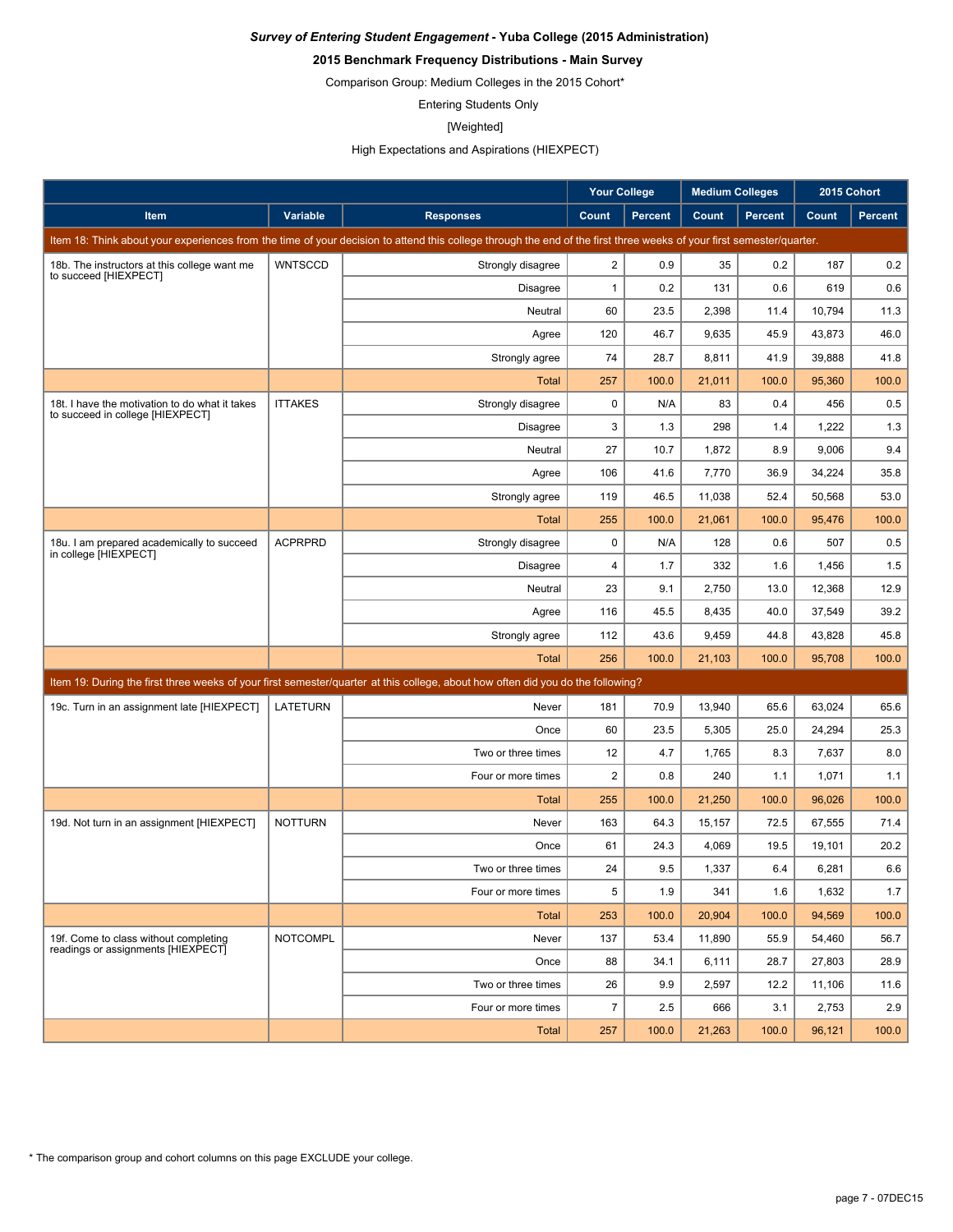# **2015 Benchmark Frequency Distributions - Main Survey**

Comparison Group: Medium Colleges in the 2015 Cohort\*

Entering Students Only

#### [Weighted]

High Expectations and Aspirations (HIEXPECT)

|                                                                                                                                 |               |                    | <b>Your College</b> |         | <b>Medium Colleges</b> |                | 2015 Cohort |         |
|---------------------------------------------------------------------------------------------------------------------------------|---------------|--------------------|---------------------|---------|------------------------|----------------|-------------|---------|
| <b>Item</b>                                                                                                                     | Variable      | <b>Responses</b>   | Count               | Percent |                        | <b>Percent</b> | Count       | Percent |
| Item 19: During the first three weeks of your first semester/quarter at this college, about how often did you do the following? |               |                    |                     |         |                        |                |             |         |
| 19s. Skip class [HIEXPECT]                                                                                                      | <b>SKIPCL</b> | Never              | 196                 | 76.8    | 15.962                 | 75.0           | 72.520      | 75.3    |
|                                                                                                                                 |               | Once               | 42                  | 16.4    | 3,642                  | 17.1           | 16,328      | 17.0    |
|                                                                                                                                 |               | Two or three times | 11                  | 4.5     | 1,411                  | 6.6            | 6,211       | 6.4     |
|                                                                                                                                 |               | Four or more times | 6                   | 2.4     | 269                    | 1.3            | 1,238       | 1.3     |
|                                                                                                                                 |               | <b>Total</b>       | 255                 | 100.0   | 21.284                 | 100.0          | 96,297      | 100.0   |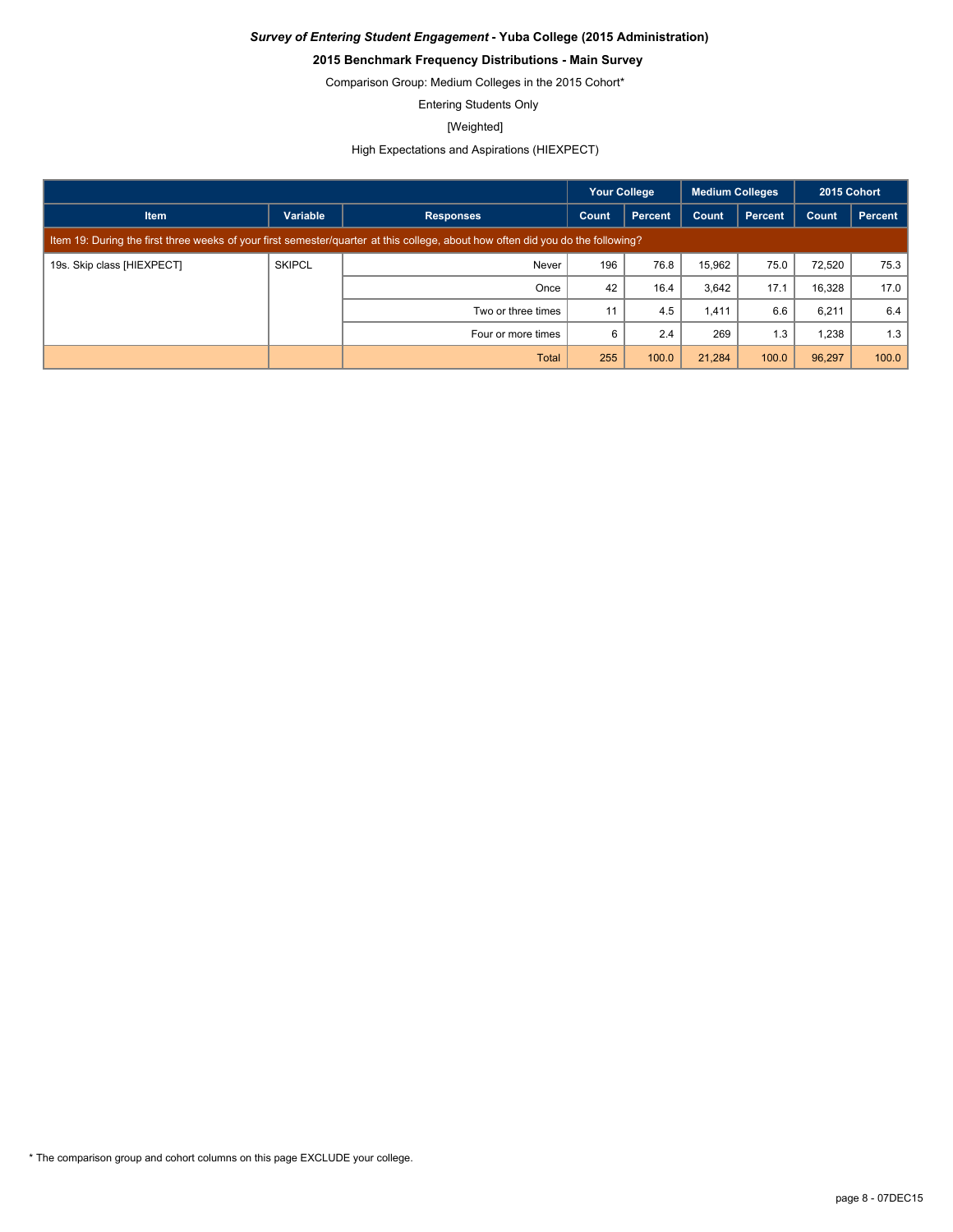#### *Survey of Entering Student Engagement* **Yuba College (2015 Administration) 2015 Benchmark Bar Chart - Main Survey** Comparison Group: Medium Colleges in the 2015 Cohort\* Entering Students Only [Weighted] Clear Academic Plan and Pathway (ACADPLAN)



\* The comparison group and cohort bars on this page INCLUDE your college.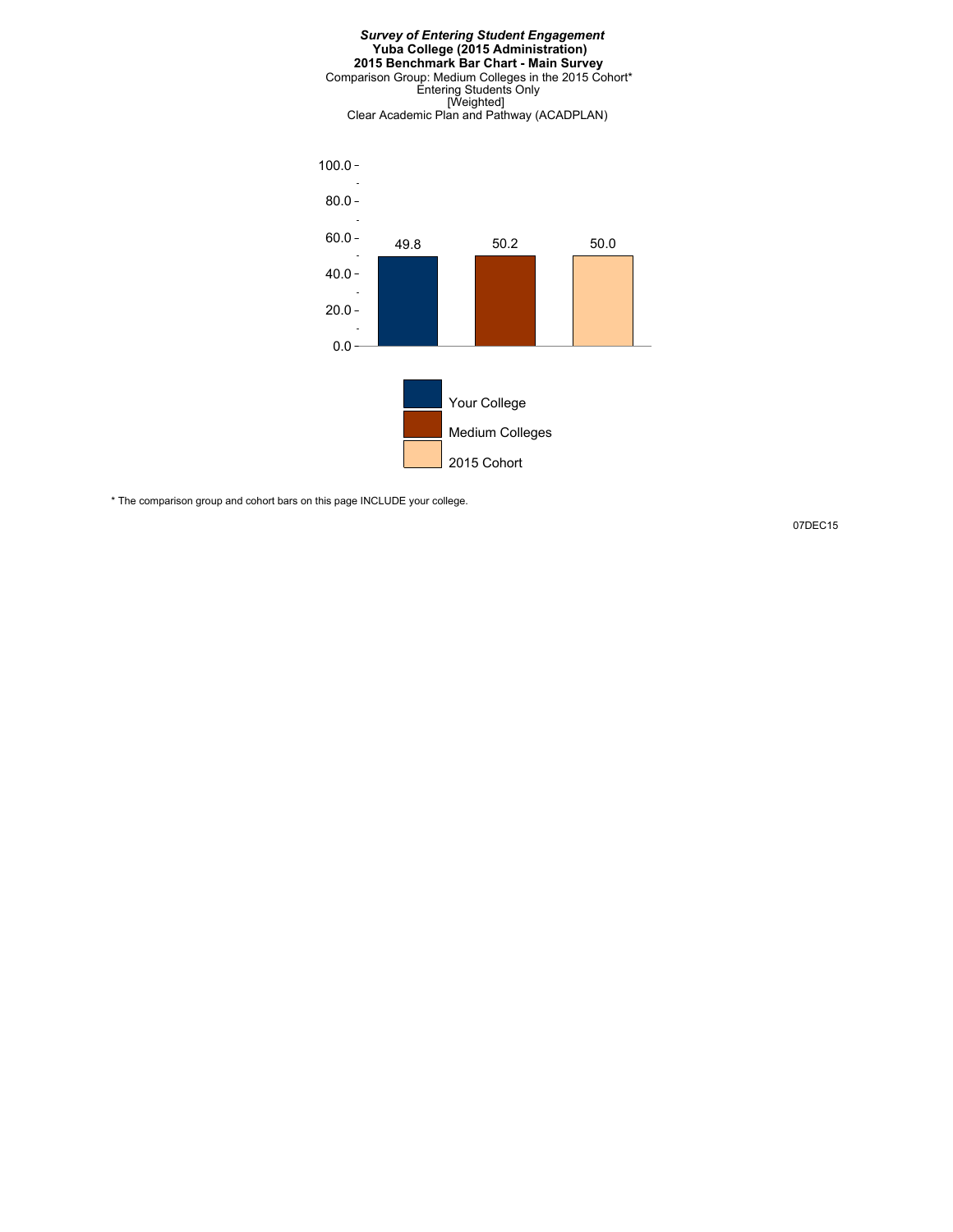# **2015 Benchmark Means Report - Main Survey**

Comparison Group: Medium Colleges in the 2015 Cohort\*

Entering Students Only

#### [Weighted]

# Clear Academic Plan and Pathway (ACADPLAN)

|                                                                                                                                                                                      |                 | Your<br>College | <b>Medium Colleges</b> |                         | 2015 Cohort |                         |  |  |  |
|--------------------------------------------------------------------------------------------------------------------------------------------------------------------------------------|-----------------|-----------------|------------------------|-------------------------|-------------|-------------------------|--|--|--|
| Item                                                                                                                                                                                 | Variable        | <b>Mean</b>     | <b>Mean</b>            | <b>Effect</b><br>Size** | <b>Mean</b> | <b>Effect</b><br>Size** |  |  |  |
| Item 18: Think about your experiences from the time of your decision to attend this college through the end of the first three weeks of your first<br>semester/quarter.              |                 |                 |                        |                         |             |                         |  |  |  |
| 1 = Strongly disagree, 2 = Disagree, 3 = Neutral, $4$ = Agree, $5$ = Strongly agree                                                                                                  |                 |                 |                        |                         |             |                         |  |  |  |
| 18d. I was able to meet with an academic advisor at times convenient<br>for me [ACADPLAN]                                                                                            | <b>AACONTIM</b> | 3.65            | 3.78                   |                         | 3.79        |                         |  |  |  |
| 18e. An advisor helped me to select a course of study, program, or<br>major [ACADPLAN]                                                                                               | <b>AASELMAJ</b> | 3.67            | 3.68                   |                         | 3.70        |                         |  |  |  |
| 18f. An advisor helped me to set academic goals and to create a<br>plan for achieving them [ACADPLAN]                                                                                | <b>ACADGOAL</b> | 3.51            | 3.29                   |                         | 3.32        |                         |  |  |  |
| 18g. An advisor helped me to identify the courses I needed to take<br>during my first semester/quarter [ACADPLAN]                                                                    | CRSADV          | 3.98            | 3.90                   |                         | 3.90        |                         |  |  |  |
| 18h. A college staff member talked with me about my commitments<br>outside of school (work, children, dependents, etc.) to help me figure<br>out how many courses to take [ACADPLAN] | <b>OSCOMM</b>   | 2.76            | 2.92                   |                         | 2.90        |                         |  |  |  |

\* The comparison group and cohort columns on this page EXCLUDE your college.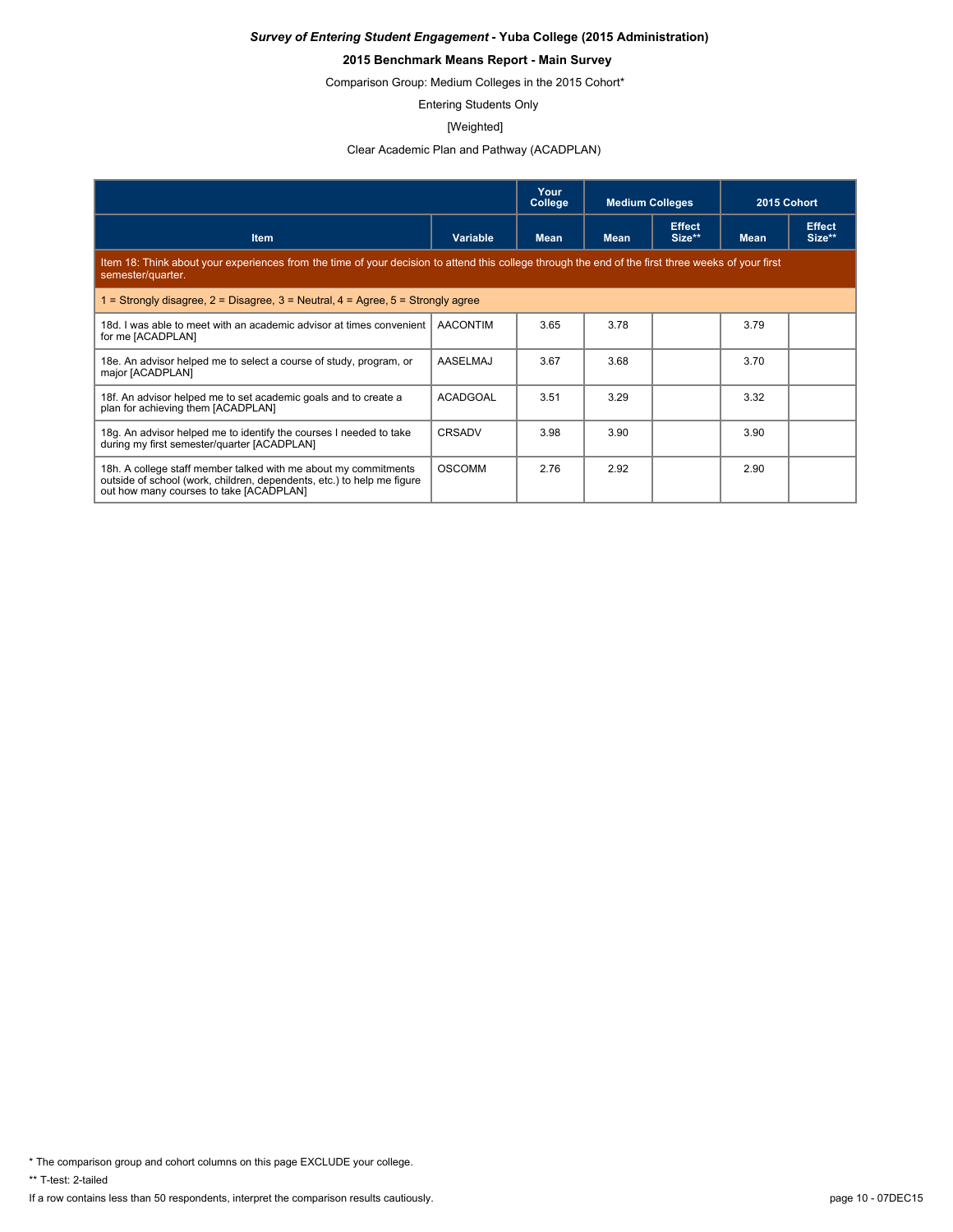# **2015 Benchmark Frequency Distributions - Main Survey**

Comparison Group: Medium Colleges in the 2015 Cohort\*

Entering Students Only

#### [Weighted]

Clear Academic Plan and Pathway (ACADPLAN)

|                                                                                                          |                 |                                                                                                                                                                      | <b>Your College</b> |                | <b>Medium Colleges</b> |                | 2015 Cohort  |                |
|----------------------------------------------------------------------------------------------------------|-----------------|----------------------------------------------------------------------------------------------------------------------------------------------------------------------|---------------------|----------------|------------------------|----------------|--------------|----------------|
| Item                                                                                                     | Variable        | <b>Responses</b>                                                                                                                                                     | Count               | <b>Percent</b> | Count                  | <b>Percent</b> | <b>Count</b> | <b>Percent</b> |
|                                                                                                          |                 | Item 18: Think about your experiences from the time of your decision to attend this college through the end of the first three weeks of your first semester/quarter. |                     |                |                        |                |              |                |
| 18d. I was able to meet with an academic                                                                 | <b>AACONTIM</b> | Strongly disagree                                                                                                                                                    | $\overline{7}$      | 2.8            | 519                    | 2.5            | 2,316        | 2.4            |
| advisor at times convenient for me<br>[ACADPLAN]                                                         |                 | <b>Disagree</b>                                                                                                                                                      | 18                  | 7.3            | 1,443                  | 6.9            | 6,829        | 7.2            |
|                                                                                                          |                 | Neutral                                                                                                                                                              | 80                  | 31.4           | 5,401                  | 25.8           | 23,836       | 25.1           |
|                                                                                                          |                 | Agree                                                                                                                                                                | 100                 | 39.1           | 8,338                  | 39.9           | 37.540       | 39.5           |
|                                                                                                          |                 | Strongly agree                                                                                                                                                       | 50                  | 19.4           | 5,209                  | 24.9           | 24,513       | 25.8           |
|                                                                                                          |                 | <b>Total</b>                                                                                                                                                         | 255                 | 100.0          | 20,910                 | 100.0          | 95.034       | 100.0          |
| 18e. An advisor helped me to select a                                                                    | <b>AASELMAJ</b> | Strongly disagree                                                                                                                                                    | 11                  | 4.2            | 1,055                  | 5.0            | 4,748        | 5.0            |
| course of study, program, or major<br>[ACADPLAN]                                                         |                 | <b>Disagree</b>                                                                                                                                                      | 28                  | 11.0           | 2,730                  | 12.9           | 11,873       | 12.4           |
|                                                                                                          |                 | Neutral                                                                                                                                                              | 56                  | 21.6           | 3.967                  | 18.8           | 18.147       | 19.0           |
|                                                                                                          |                 | Agree                                                                                                                                                                | 103                 | 40.1           | 7,506                  | 35.6           | 33,565       | 35.1           |
|                                                                                                          |                 | Strongly agree                                                                                                                                                       | 60                  | 23.2           | 5,828                  | 27.6           | 27,346       | 28.6           |
|                                                                                                          |                 | <b>Total</b>                                                                                                                                                         | 258                 | 100.0          | 21,085                 | 100.0          | 95,679       | 100.0          |
| 18f. An advisor helped me to set academic<br>goals and to create a plan for achieving<br>them [ACADPLAN] | <b>ACADGOAL</b> | Strongly disagree                                                                                                                                                    | 11                  | 4.2            | 1,348                  | 6.4            | 6,120        | 6.4            |
|                                                                                                          |                 | <b>Disagree</b>                                                                                                                                                      | 46                  | 17.9           | 4,141                  | 19.7           | 18,367       | 19.2           |
|                                                                                                          |                 | Neutral                                                                                                                                                              | 59                  | 22.8           | 6,279                  | 29.8           | 27,929       | 29.2           |
|                                                                                                          |                 | Agree                                                                                                                                                                | 85                  | 33.1           | 5,594                  | 26.6           | 25,483       | 26.7           |
|                                                                                                          |                 | Strongly agree                                                                                                                                                       | 57                  | 21.9           | 3,699                  | 17.6           | 17,641       | 18.5           |
|                                                                                                          |                 | <b>Total</b>                                                                                                                                                         | 258                 | 100.0          | 21,062                 | 100.0          | 95,541       | 100.0          |
| 18g. An advisor helped me to identify the<br>courses I needed to take during my first                    | <b>CRSADV</b>   | Strongly disagree                                                                                                                                                    | $\overline{7}$      | 2.5            | 780                    | 3.7            | 3,660        | 3.8            |
| semester/quarter [ACADPLAN]                                                                              |                 | <b>Disagree</b>                                                                                                                                                      | 16                  | 6.3            | 1,728                  | 8.2            | 7,825        | 8.2            |
|                                                                                                          |                 | Neutral                                                                                                                                                              | 36                  | 13.9           | 2,986                  | 14.2           | 13,755       | 14.4           |
|                                                                                                          |                 | Agree                                                                                                                                                                | 117                 | 45.3           | 8,851                  | 42.0           | 39.397       | 41.2           |
|                                                                                                          |                 | Strongly agree                                                                                                                                                       | 82                  | 31.9           | 6,746                  | 32.0           | 31,035       | 32.4           |
|                                                                                                          |                 | <b>Total</b>                                                                                                                                                         | 258                 | 100.0          | 21,091                 | 100.0          | 95,671       | 100.0          |
| 18h. A college staff member talked with me<br>about my commitments outside of school                     | <b>OSCOMM</b>   | Strongly disagree                                                                                                                                                    | 33                  | 12.7           | 2,449                  | 11.6           | 11,672       | 12.2           |
| (work, children, dependents, etc.) to help me<br>figure out how many courses to take                     |                 | <b>Disagree</b>                                                                                                                                                      | 79                  | 30.6           | 6,239                  | 29.6           | 28,854       | 30.2           |
| [ACADPLAN]                                                                                               |                 | Neutral                                                                                                                                                              | 83                  | 32.2           | 5.586                  | 26.5           | 24,546       | 25.7           |
|                                                                                                          |                 | Agree                                                                                                                                                                | 45                  | 17.4           | 4,209                  | 20.0           | 18,774       | 19.6           |
|                                                                                                          |                 | Strongly agree                                                                                                                                                       | 18                  | 7.2            | 2,600                  | 12.3           | 11,833       | 12.4           |
|                                                                                                          |                 | Total                                                                                                                                                                | 257                 | 100.0          | 21,084                 | 100.0          | 95,680       | 100.0          |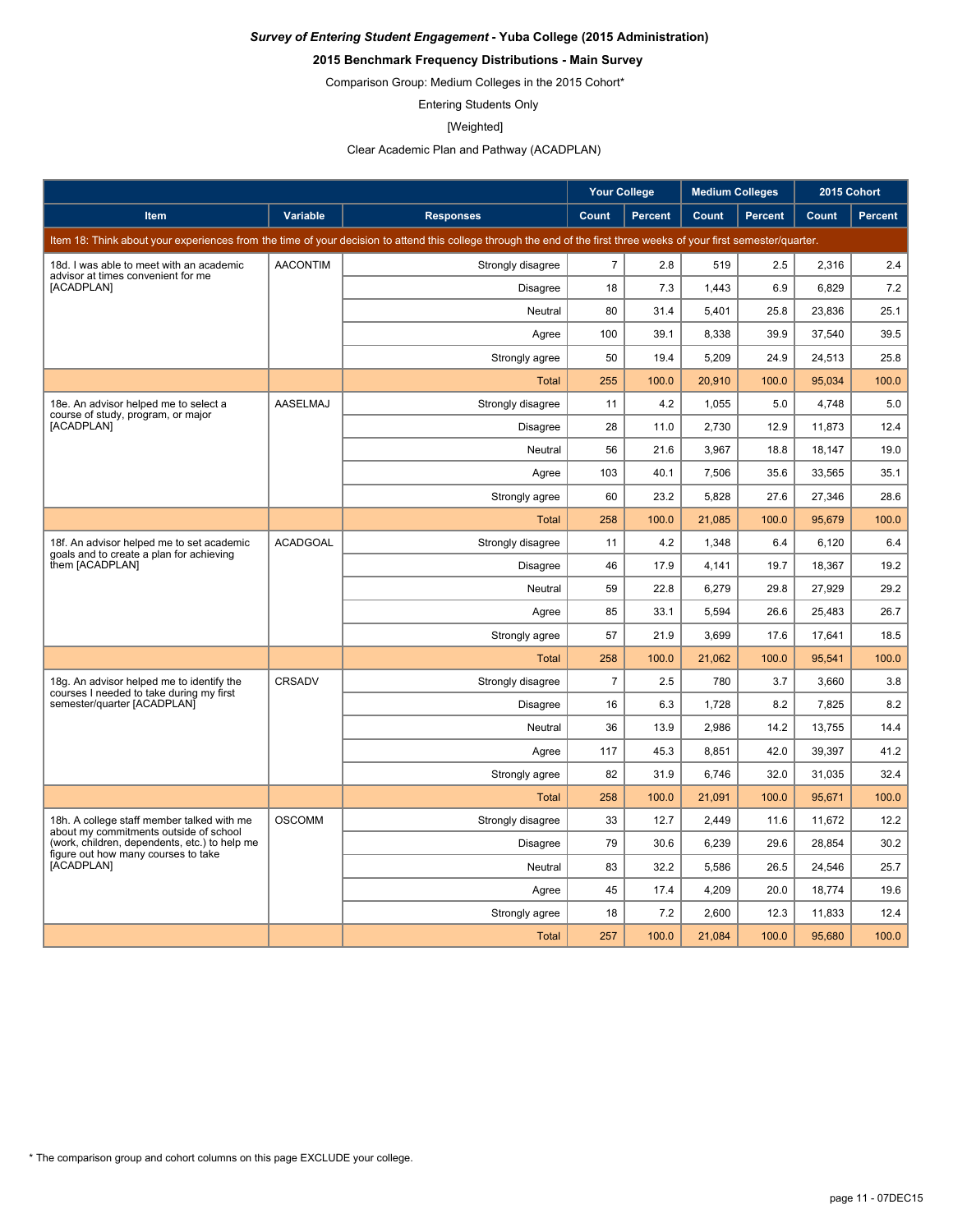#### *Survey of Entering Student Engagement* **Yuba College (2015 Administration) 2015 Benchmark Bar Chart - Main Survey** Comparison Group: Medium Colleges in the 2015 Cohort\* Entering Students Only [Weighted] Effective Track to College Readiness (COLLREAD)



\* The comparison group and cohort bars on this page INCLUDE your college.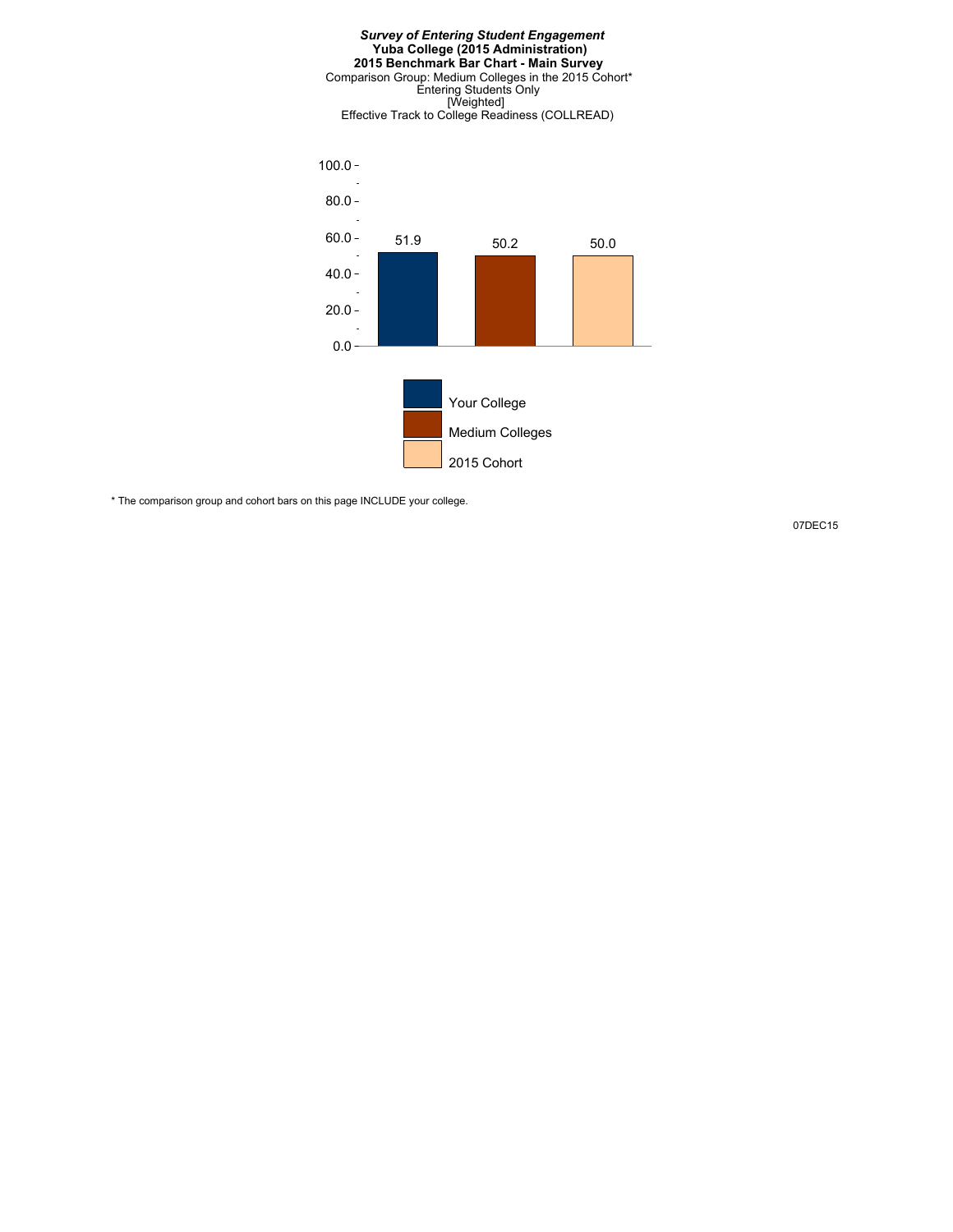# **2015 Benchmark Means Report - Main Survey**

Comparison Group: Medium Colleges in the 2015 Cohort\*

Entering Students Only

#### [Weighted]

# Effective Track to College Readiness (COLLREAD)

|                                                                                                                                                                                                                                        |                 | Your<br>College | <b>Medium Colleges</b> |                         | 2015 Cohort |                         |  |  |  |  |
|----------------------------------------------------------------------------------------------------------------------------------------------------------------------------------------------------------------------------------------|-----------------|-----------------|------------------------|-------------------------|-------------|-------------------------|--|--|--|--|
| <b>Item</b>                                                                                                                                                                                                                            | Variable        | <b>Mean</b>     | <b>Mean</b>            | <b>Effect</b><br>Size** | <b>Mean</b> | <b>Effect</b><br>Size** |  |  |  |  |
| Item 21: Think about your experiences from the time of your decision to attend this college through the end of the first three weeks of your first<br>semester/quarter. Within a class, or through another experience at this college: |                 |                 |                        |                         |             |                         |  |  |  |  |
| 1 = Strongly disagree, 2 = Disagree, 3 = Neutral, $4$ = Agree, $5$ = Strongly agree                                                                                                                                                    |                 |                 |                        |                         |             |                         |  |  |  |  |
| 21a. I learned to improve my study skills (listening, note taking,<br>highlighting readings, working with others, etc.) [COLLREAD]                                                                                                     | LNDSTUDY        | 3.94            | 3.96                   |                         | 3.99        |                         |  |  |  |  |
| 21b. I learned to understand my academic strengths and<br>weaknesses [COLLREAD]                                                                                                                                                        | LNDACAWK        | 3.76            | 3.92                   |                         | 3.94        | $-0.21**$               |  |  |  |  |
| 21c. I learned skills and strategies to improve my test-taking ability<br>[COLLREAD]                                                                                                                                                   | <b>LNDSKLLS</b> | 3.45            | 3.59                   |                         | 3.64        |                         |  |  |  |  |
| One or more items in this benchmark are not suited to means calculations. Please see the Frequency Distribution that follows for these items.                                                                                          |                 |                 |                        |                         |             |                         |  |  |  |  |

\* The comparison group and cohort columns on this page EXCLUDE your college.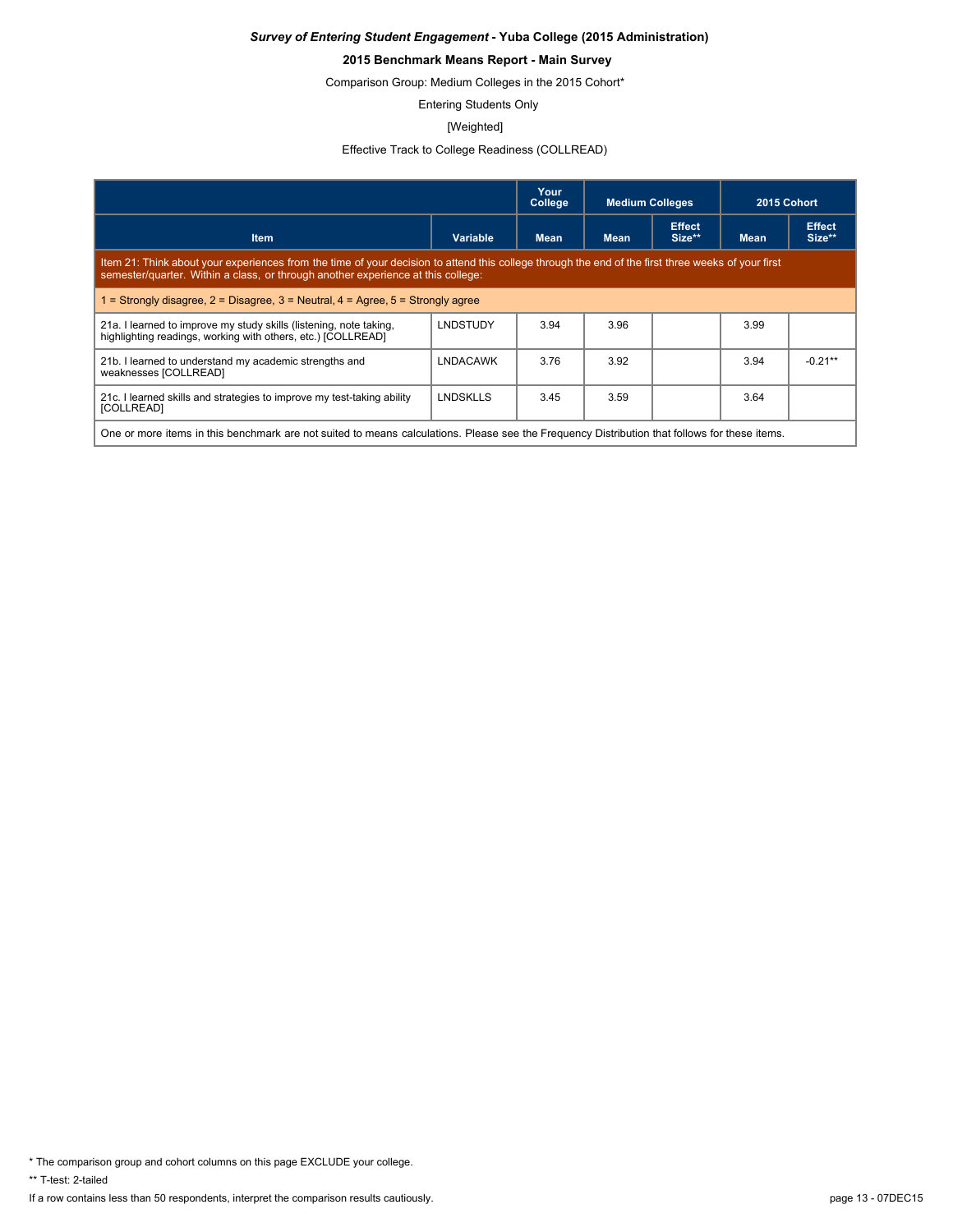# **2015 Benchmark Frequency Distributions - Main Survey**

Comparison Group: Medium Colleges in the 2015 Cohort\*

Entering Students Only

# [Weighted]

Effective Track to College Readiness (COLLREAD)

|                                                                                                                           |                 |                                                                                                                                                                                      | <b>Your College</b> |                | <b>Medium Colleges</b> |                | 2015 Cohort  |                |
|---------------------------------------------------------------------------------------------------------------------------|-----------------|--------------------------------------------------------------------------------------------------------------------------------------------------------------------------------------|---------------------|----------------|------------------------|----------------|--------------|----------------|
| Item                                                                                                                      | <b>Variable</b> | <b>Responses</b>                                                                                                                                                                     | Count               | <b>Percent</b> | Count                  | <b>Percent</b> | <b>Count</b> | <b>Percent</b> |
|                                                                                                                           |                 | Item 12: Think about your experiences from the time of your decision to attend this college through the end of the first three weeks of your first semester/quarter.                 |                     |                |                        |                |              |                |
| 12a. Before I could register for classes, I was<br>required to take a placement test<br>(COMPASS, ASSET, ACCUPLACER, SAT, | <b>REQPTEST</b> | Yes                                                                                                                                                                                  | 229                 | 89.9           | 17.626                 | 84.0           | 78,874       | 82.9           |
| ACT, etc.) to assess my skills in reading,<br>writing, and/or math [COLLREAD]                                             |                 | No                                                                                                                                                                                   | 26                  | 10.1           | 3,361                  | 16.0           | 16,313       | 17.1           |
|                                                                                                                           |                 | <b>Total</b>                                                                                                                                                                         | 255                 | 100.0          | 20,987                 | 100.0          | 95,187       | 100.0          |
| 12b. I took a placement test (COMPASS,<br>ASSET, ACCUPLACER, SAT, ACT, etc.)                                              | <b>TKPTEST</b>  | Yes                                                                                                                                                                                  | 209                 | 86.8           | 18,052                 | 88.2           | 80,897       | 87.1           |
| [COLLREAD]                                                                                                                |                 | No                                                                                                                                                                                   | 32                  | 13.2           | 2.409                  | 11.8           | 11,935       | 12.9           |
|                                                                                                                           |                 | <b>Total</b>                                                                                                                                                                         | 240                 | 100.0          | 20,461                 | 100.0          | 92,832       | 100.0          |
| Item 14                                                                                                                   |                 |                                                                                                                                                                                      |                     |                |                        |                |              |                |
| 14. This college required me to enroll in<br>classes indicated by my placement test                                       | <b>REQCLASS</b> | Yes                                                                                                                                                                                  | 201                 | 80.4           | 14,074                 | 67.2           | 64,132       | 67.6           |
| scores during my first semester/quarter<br>[COLLREAD]                                                                     |                 | No                                                                                                                                                                                   | 49                  | 19.6           | 6,885                  | 32.8           | 30,758       | 32.4           |
|                                                                                                                           |                 | <b>Total</b>                                                                                                                                                                         | 250                 | 100.0          | 20,959                 | 100.0          | 94,890       | 100.0          |
| or through another experience at this college:                                                                            |                 | Item 21: Think about your experiences from the time of your decision to attend this college through the end of the first three weeks of your first semester/quarter. Within a class, |                     |                |                        |                |              |                |
| 21a. I learned to improve my study skills<br>(listening, note taking, highlighting readings,                              | <b>LNDSTUDY</b> | Strongly disagree                                                                                                                                                                    | 3                   | 1.1            | 406                    | 1.9            | 1,540        | 1.6            |
| working with others, etc.) [COLLREAD]                                                                                     |                 | <b>Disagree</b>                                                                                                                                                                      | 10                  | 3.9            | 889                    | 4.2            | 3,843        | 4.0            |
|                                                                                                                           |                 | Neutral                                                                                                                                                                              | 60                  | 23.5           | 4,289                  | 20.2           | 19,374       | 20.2           |
|                                                                                                                           |                 | Agree                                                                                                                                                                                | 109                 | 42.8           | 9,109                  | 43.0           | 40,320       | 42.1           |
|                                                                                                                           |                 | Strongly agree                                                                                                                                                                       | 73                  | 28.8           | 6,502                  | 30.7           | 30.726       | 32.1           |
|                                                                                                                           |                 | <b>Total</b>                                                                                                                                                                         | 255                 | 100.0          | 21,195                 | 100.0          | 95,803       | 100.0          |
| 21b. I learned to understand my academic<br>strengths and weaknesses [COLLREAD]                                           | <b>LNDACAWK</b> | Strongly disagree                                                                                                                                                                    | $\overline{7}$      | 2.6            | 318                    | 1.5            | 1,223        | 1.3            |
|                                                                                                                           |                 | <b>Disagree</b>                                                                                                                                                                      | 13                  | 5.1            | 911                    | 4.3            | 3.681        | 3.8            |
|                                                                                                                           |                 | Neutral                                                                                                                                                                              | 69                  | 27.1           | 4,771                  | 22.5           | 21,441       | 22.4           |
|                                                                                                                           |                 | Agree                                                                                                                                                                                | 112                 | 43.8           | 9,441                  | 44.6           | 42,361       | 44.3           |
|                                                                                                                           |                 | Strongly agree                                                                                                                                                                       | 54                  | 21.3           | 5,747                  | 27.1           | 26,999       | 28.2           |
|                                                                                                                           |                 | Total                                                                                                                                                                                | 255                 | 100.0          | 21,188                 | 100.0          | 95,705       | 100.0          |
| 21c. I learned skills and strategies to improve<br>my test-taking ability [COLLREAD]                                      | <b>LNDSKLLS</b> | Strongly disagree                                                                                                                                                                    | 12                  | 4.7            | 697                    | 3.3            | 2,712        | 2.8            |
|                                                                                                                           |                 | <b>Disagree</b>                                                                                                                                                                      | 27                  | 10.5           | 2,231                  | 10.5           | 9.457        | 9.9            |
|                                                                                                                           |                 | Neutral                                                                                                                                                                              | 92                  | 36.4           | 6,709                  | 31.7           | 30,199       | 31.5           |
|                                                                                                                           |                 | Agree                                                                                                                                                                                | 81                  | 31.7           | 6,892                  | 32.5           | 30,975       | 32.4           |
|                                                                                                                           |                 | Strongly agree                                                                                                                                                                       | 42                  | 16.7           | 4.659                  | 22.0           | 22.378       | 23.4           |
|                                                                                                                           |                 | Total                                                                                                                                                                                | 254                 | 100.0          | 21,188                 | 100.0          | 95,722       | 100.0          |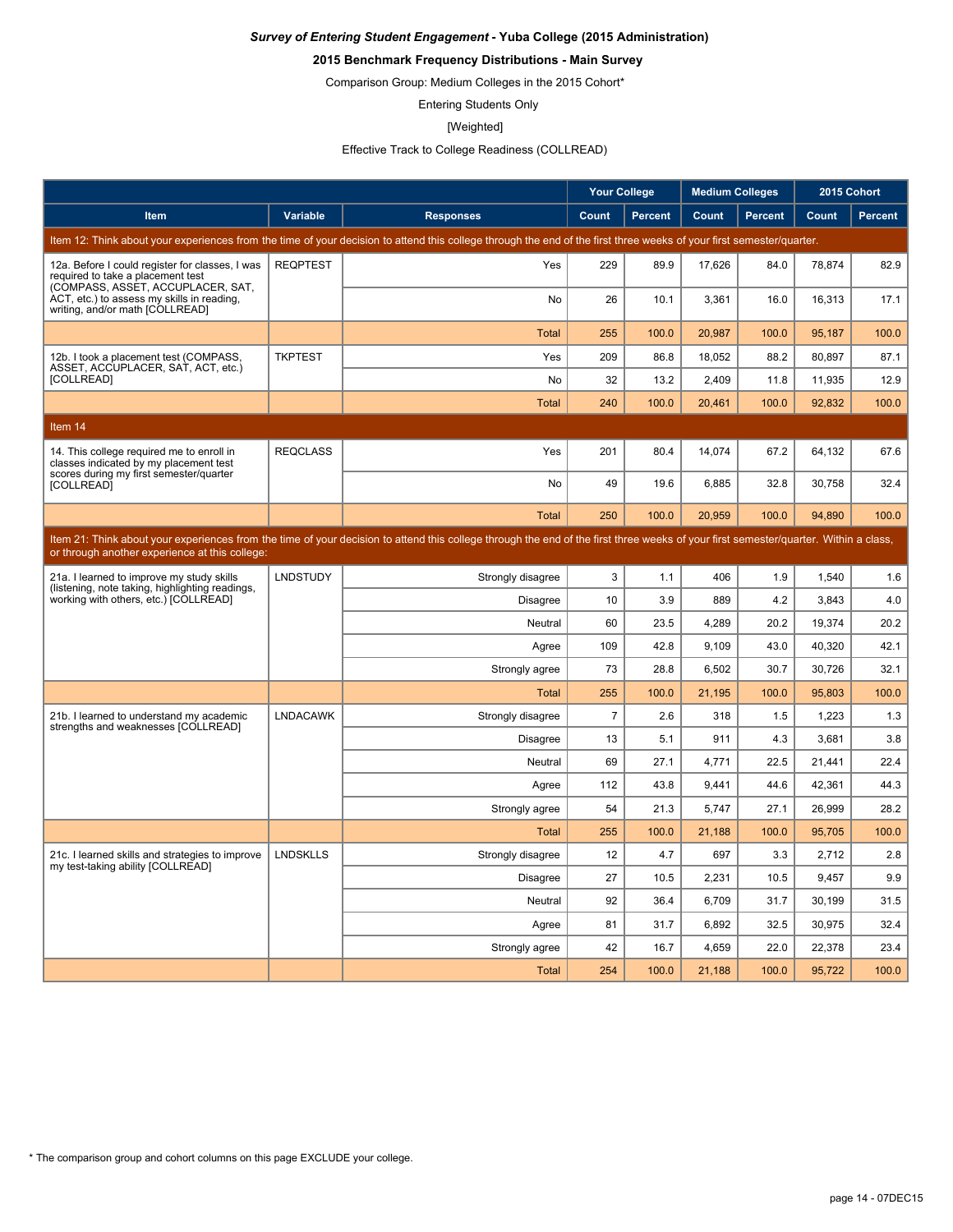

\* The comparison group and cohort bars on this page INCLUDE your college.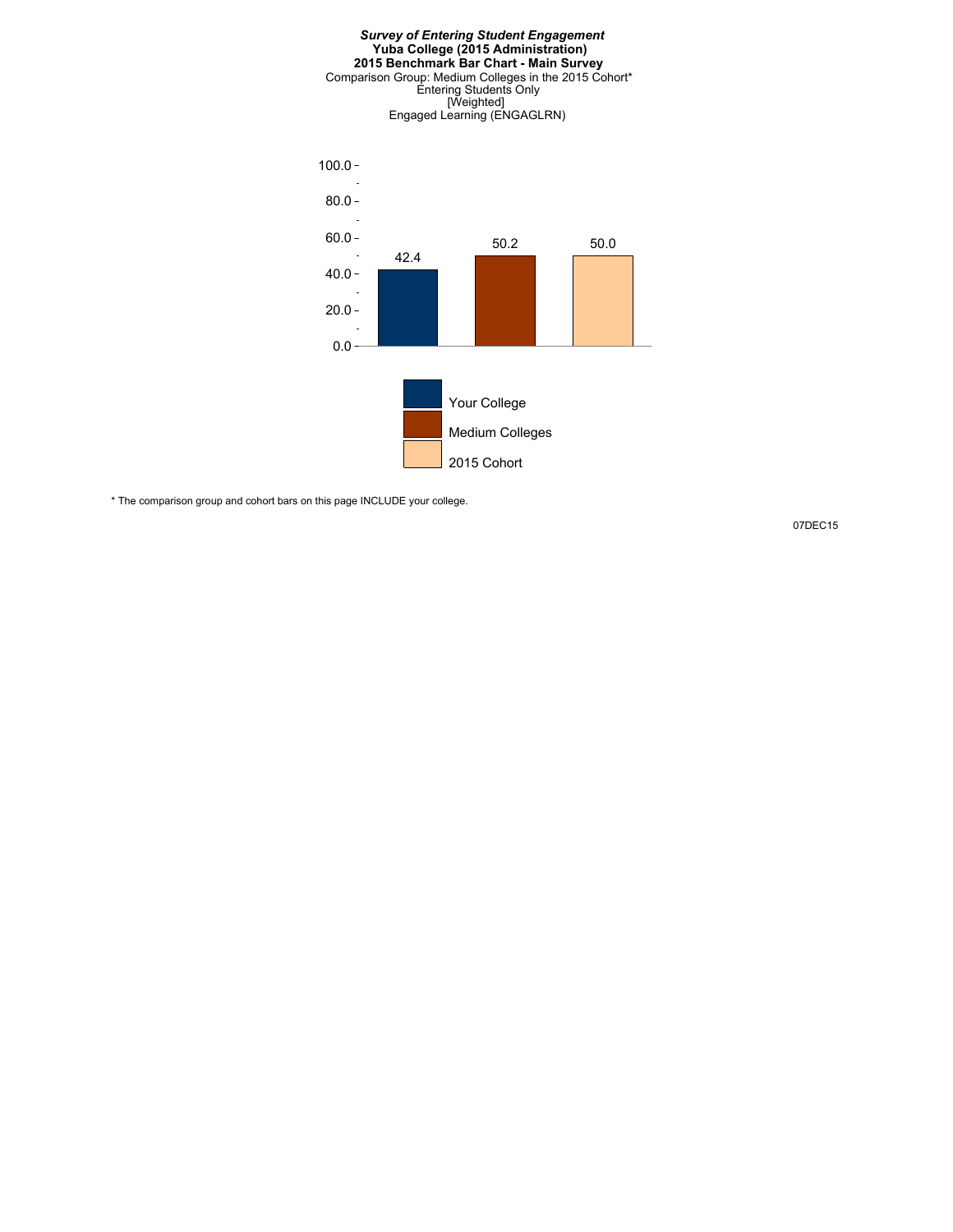# **2015 Benchmark Means Report - Main Survey**

Comparison Group: Medium Colleges in the 2015 Cohort\*

Entering Students Only

#### [Weighted]

# Engaged Learning (ENGAGLRN)

|                                                                                                                                                                                                                         |                 | Your<br>College | <b>Medium Colleges</b> |                         | 2015 Cohort |                         |
|-------------------------------------------------------------------------------------------------------------------------------------------------------------------------------------------------------------------------|-----------------|-----------------|------------------------|-------------------------|-------------|-------------------------|
| Item                                                                                                                                                                                                                    | <b>Variable</b> | <b>Mean</b>     | <b>Mean</b>            | <b>Effect</b><br>Size** | <b>Mean</b> | <b>Effect</b><br>Size** |
| Item 19: During the first three weeks of your first semester/quarter at this college, about how often did you do the following?                                                                                         |                 |                 |                        |                         |             |                         |
| 1 = Never, $2$ = Once, $3$ = Two or three times, $4$ = Four or more times                                                                                                                                               |                 |                 |                        |                         |             |                         |
| 19a. Ask questions in class or contribute to class discussions<br>[ENGAGLRN]                                                                                                                                            | <b>ASKQUES</b>  | 2.60            | 2.84                   | $-0.28**$               | 2.82        | $-0.27**$               |
| 19b. Prepare at least two drafts of a paper or assignment before<br>turning it in [ENGAGLRN]                                                                                                                            | <b>PREPDRFT</b> | 2.15            | 2.13                   |                         | 2.13        |                         |
| 19e. Participate in supplemental instruction (extra class sessions with<br>an instructor, tutor, or experienced student) [ENGAGLRN]                                                                                     | <b>SUPINSTR</b> | 1.53            | 1.50                   |                         | 1.53        |                         |
| 19g. Work with other students on a project or assignment during<br>class [ENGAGLRN]                                                                                                                                     | <b>PINCLASS</b> | 2.56            | 2.52                   |                         | 2.49        |                         |
| 19h. Work with classmates outside of class on class projects or<br>assignments [ENGAGLRN]                                                                                                                               | <b>PREPOUTC</b> | 1.50            | 1.58                   |                         | 1.59        |                         |
| 19. Participate in a required study group outside of class<br><b>[ENGAGLRN]</b>                                                                                                                                         | <b>GRPSTUDY</b> | 1.25            | 1.27                   |                         | 1.29        |                         |
| 19. Participate in a student-initiated (not required) study group<br>outside of class [ENGAGLRN]                                                                                                                        | <b>NRGSTUDY</b> | 1.28            | 1.29                   |                         | 1.30        |                         |
| 19k. Use an electronic tool (e-mail, text messaging, Facebook,<br>MySpace, class Web site, etc.) to communicate with another student<br>about coursework [ENGAGLRN]                                                     | <b>USEINTMG</b> | 2.16            | 2.13                   |                         | 2.15        |                         |
| 19I. Use an electronic tool (e-mail, text messaging, Facebook,<br>MySpace, class Web site, etc.) to communicate with an instructor<br>about coursework [ENGAGLRN]                                                       | <b>MAILFAC</b>  | 1.85            | 2.30                   | $-0.44**$               | 2.26        | $-0.40**$               |
| 19m. Discuss an assignment or grade with an instructor<br>[ENGAGLRN]                                                                                                                                                    | <b>FACASSN</b>  | 1.88            | 2.09                   | $-0.23**$               | 2.07        | $-0.22**$               |
| 19n. Ask for help from an instructor regarding questions or problems<br>related to a class [ENGAGLRN]                                                                                                                   | <b>CLASSREL</b> | 2.15            | 2.35                   | $-0.21**$               | 2.35        | $-0.21**$               |
| 19o. Receive prompt written or oral feedback from instructors on<br>your performance [ENGAGLRN]                                                                                                                         | <b>FEEDBACK</b> | 2.21            | 2.37                   |                         | 2.36        |                         |
| 19q. Discuss ideas from your readings or classes with instructors<br>outside of class [ENGAGLRN]                                                                                                                        | <b>FACIDOC</b>  | 1.37            | 1.56                   | $-0.22**$               | 1.58        | $-0.24**$               |
| Item 20.2: Think about your experiences from the time of your decision to attend this college through the end of the first three weeks of your first<br>semester/quarter. How often did you use the following services? |                 |                 |                        |                         |             |                         |
| 1 = Never, $2$ = Once, $3$ = Two or three times, $4$ = Four or more times                                                                                                                                               |                 |                 |                        |                         |             |                         |
| 20.2d. Face-to-face tutoring [ENGAGLRN]                                                                                                                                                                                 | <b>FFTUSE</b>   | 1.32            | 1.27                   |                         | 1.29        |                         |
| 20.2f. Writing, math, or other skill lab [ENGAGLRN]                                                                                                                                                                     | <b>SKLABUSE</b> | 1.39            | 1.74                   | $-0.33**$               | 1.71        | $-0.31**$               |
| 20.2h. Computer lab [ENGAGLRN]                                                                                                                                                                                          | <b>COMLBUSE</b> | 1.61            | 2.10                   | $-0.43**$               | 2.08        | $-0.42**$               |

\* The comparison group and cohort columns on this page EXCLUDE your college.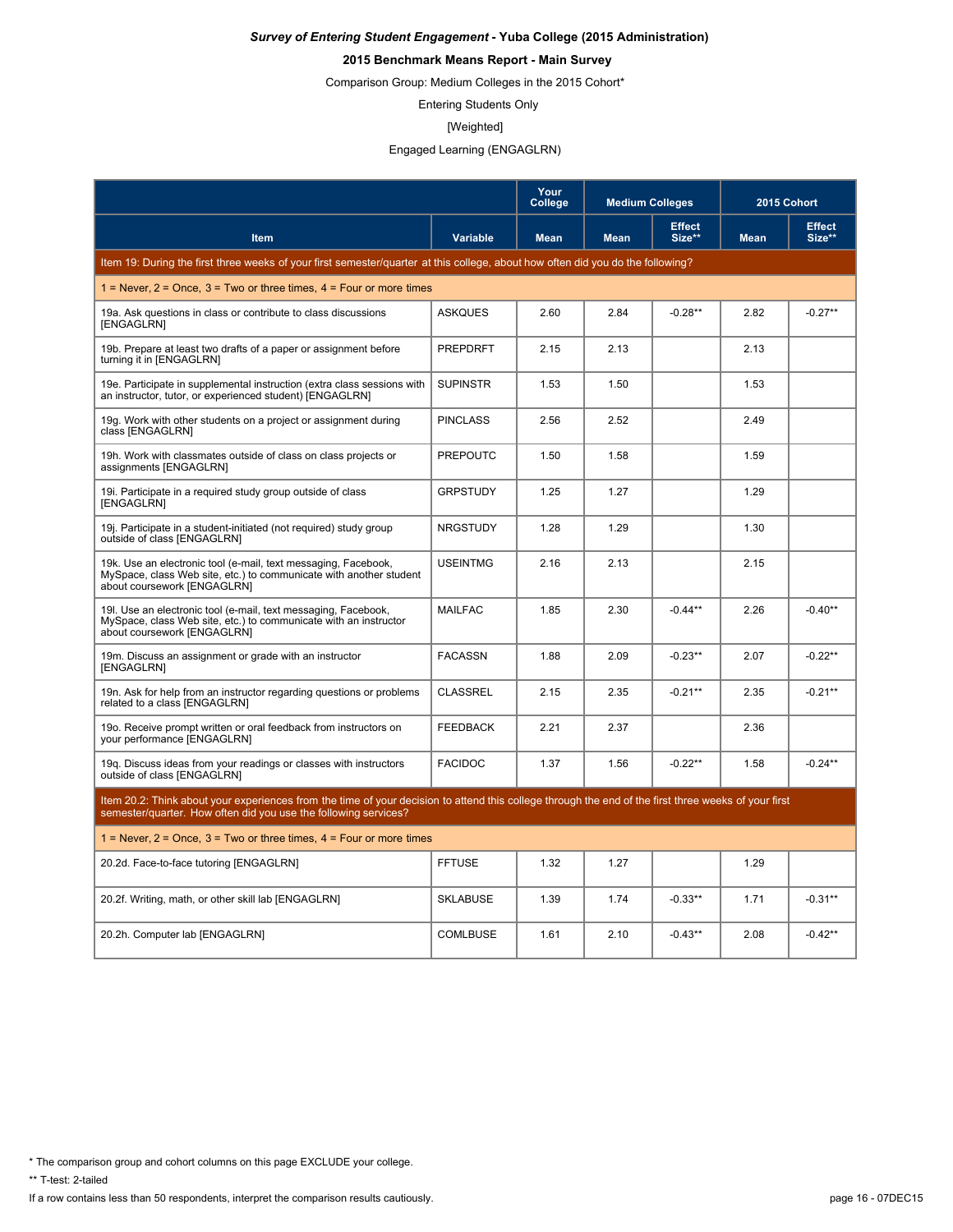# **2015 Benchmark Frequency Distributions - Main Survey**

Comparison Group: Medium Colleges in the 2015 Cohort\*

Entering Students Only

#### [Weighted]

Engaged Learning (ENGAGLRN)

|                                                                                                  |                 |                                                                                                                                 | <b>Your College</b> |                | <b>Medium Colleges</b> |                | 2015 Cohort |                |
|--------------------------------------------------------------------------------------------------|-----------------|---------------------------------------------------------------------------------------------------------------------------------|---------------------|----------------|------------------------|----------------|-------------|----------------|
| Item                                                                                             | Variable        | <b>Responses</b>                                                                                                                | Count               | <b>Percent</b> | Count                  | <b>Percent</b> | Count       | <b>Percent</b> |
|                                                                                                  |                 | Item 19: During the first three weeks of your first semester/quarter at this college, about how often did you do the following? |                     |                |                        |                |             |                |
| 19a. Ask questions in class or contribute to                                                     | <b>ASKQUES</b>  | Never                                                                                                                           | 35                  | 13.8           | 1,798                  | 8.4            | 8,081       | 8.4            |
| class discussions [ENGAGLRN]                                                                     |                 | Once                                                                                                                            | 73                  | 28.6           | 4,737                  | 22.2           | 22,423      | 23.2           |
|                                                                                                  |                 | Two or three times                                                                                                              | 107                 | 41.7           | 9,950                  | 46.6           | 44,711      | 46.3           |
|                                                                                                  |                 | Four or more times                                                                                                              | 41                  | 15.9           | 4,851                  | 22.7           | 21,268      | 22.0           |
|                                                                                                  |                 | Total                                                                                                                           | 256                 | 100.0          | 21,336                 | 100.0          | 96,484      | 100.0          |
| 19b. Prepare at least two drafts of a paper or                                                   | PREPDRFT        | Never                                                                                                                           | 64                  | 24.9           | 6,147                  | 29.0           | 27,847      | 29.1           |
| assignment before turning it in [ENGAGLRN]                                                       |                 | Once                                                                                                                            | 104                 | 40.8           | 7,545                  | 35.6           | 34,293      | 35.8           |
|                                                                                                  |                 | Two or three times                                                                                                              | 74                  | 28.8           | 6,083                  | 28.7           | 27,296      | 28.5           |
|                                                                                                  |                 | Four or more times                                                                                                              | 14                  | 5.5            | 1,402                  | 6.6            | 6,357       | 6.6            |
|                                                                                                  |                 | <b>Total</b>                                                                                                                    | 256                 | 100.0          | 21,177                 | 100.0          | 95,794      | 100.0          |
| 19e. Participate in supplemental instruction<br>(extra class sessions with an instructor, tutor, | <b>SUPINSTR</b> | Never                                                                                                                           | 180                 | 70.1           | 14,756                 | 69.2           | 65,127      | 67.6           |
| or experienced student) [ENGAGLRN]                                                               |                 | Once                                                                                                                            | 31                  | 12.1           | 3,352                  | 15.7           | 15,970      | 16.6           |
|                                                                                                  |                 | Two or three times                                                                                                              | 33                  | 12.8           | 2,298                  | 10.8           | 10,805      | 11.2           |
|                                                                                                  |                 | Four or more times                                                                                                              | 13                  | 5.1            | 915                    | 4.3            | 4,489       | 4.7            |
|                                                                                                  |                 | Total                                                                                                                           | 256                 | 100.0          | 21,322                 | 100.0          | 96,392      | 100.0          |
| 19g. Work with other students on a project or<br>assignment during class [ENGAGLRN]              | <b>PINCLASS</b> | Never                                                                                                                           | 44                  | 17.3           | 4,057                  | 19.0           | 19,427      | 20.2           |
|                                                                                                  |                 | Once                                                                                                                            | 73                  | 28.7           | 5,467                  | 25.6           | 25,025      | 26.0           |
|                                                                                                  |                 | Two or three times                                                                                                              | 89                  | 34.9           | 8,433                  | 39.6           | 37,445      | 38.8           |
|                                                                                                  |                 | Four or more times                                                                                                              | 49                  | 19.1           | 3,363                  | 15.8           | 14,488      | 15.0           |
|                                                                                                  |                 | Total                                                                                                                           | 256                 | 100.0          | 21,320                 | 100.0          | 96,385      | 100.0          |
| 19h. Work with classmates outside of class<br>on class projects or assignments                   | <b>PREPOUTC</b> | Never                                                                                                                           | 174                 | 68.7           | 13,549                 | 63.9           | 60,720      | 63.3           |
| [ENGAGLRN]                                                                                       |                 | Once                                                                                                                            | 43                  | 17.2           | 3,946                  | 18.6           | 18,273      | 19.0           |
|                                                                                                  |                 | Two or three times                                                                                                              | 24                  | 9.6            | 2,714                  | 12.8           | 12,366      | 12.9           |
|                                                                                                  |                 | Four or more times                                                                                                              | 11                  | 4.5            | 1,003                  | 4.7            | 4,570       | 4.8            |
|                                                                                                  |                 | Total                                                                                                                           | 253                 | 100.0          | 21,212                 | 100.0          | 95,930      | 100.0          |
| 19i. Participate in a required study group<br>outside of class [ENGAGLRN]                        | <b>GRPSTUDY</b> | Never                                                                                                                           | 213                 | 83.2           | 17,699                 | 83.0           | 78,685      | 81.7           |
|                                                                                                  |                 | Once                                                                                                                            | 27                  | 10.6           | 1,897                  | 8.9            | 9,578       | 9.9            |
|                                                                                                  |                 | Two or three times                                                                                                              | 9                   | 3.6            | 1,239                  | 5.8            | 5,684       | 5.9            |
|                                                                                                  |                 | Four or more times                                                                                                              | $\overline{7}$      | 2.5            | 476                    | 2.2            | 2,413       | 2.5            |
|                                                                                                  |                 | <b>Total</b>                                                                                                                    | 256                 | 100.0          | 21,311                 | 100.0          | 96,359      | 100.0          |
| 19j. Participate in a student-initiated (not<br>required) study group outside of class           | NRGSTUDY        | Never                                                                                                                           | 214                 | 83.8           | 17,358                 | 81.6           | 77,770      | 81.0           |
| [ENGAGLRN]                                                                                       |                 | Once                                                                                                                            | 20                  | 7.7            | 2,145                  | 10.1           | 10,055      | 10.5           |
|                                                                                                  |                 | Two or three times                                                                                                              | 12                  | 4.9            | 1,225                  | 5.8            | 5,707       | 5.9            |
|                                                                                                  |                 | Four or more times                                                                                                              | 9                   | 3.6            | 532                    | 2.5            | 2,459       | 2.6            |
|                                                                                                  |                 | <b>Total</b>                                                                                                                    | 255                 | 100.0          | 21,260                 | 100.0          | 95,991      | 100.0          |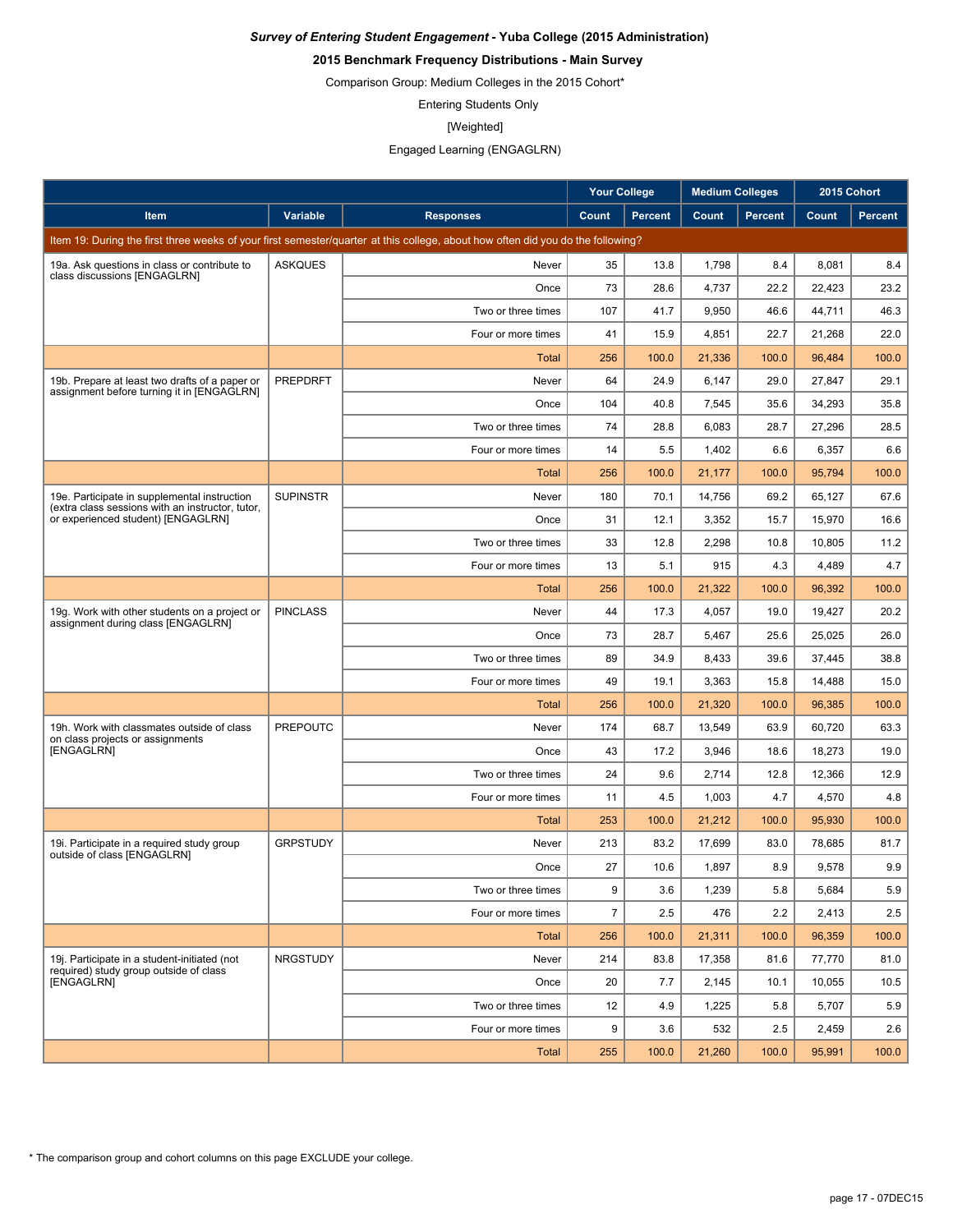# **2015 Benchmark Frequency Distributions - Main Survey**

Comparison Group: Medium Colleges in the 2015 Cohort\*

Entering Students Only

#### [Weighted]

# Engaged Learning (ENGAGLRN)

|                                                                                                                                                                        |                 |                                                                                                                                                                                      | <b>Your College</b> |                | <b>Medium Colleges</b> |                |        | 2015 Cohort    |
|------------------------------------------------------------------------------------------------------------------------------------------------------------------------|-----------------|--------------------------------------------------------------------------------------------------------------------------------------------------------------------------------------|---------------------|----------------|------------------------|----------------|--------|----------------|
| Item                                                                                                                                                                   | Variable        | <b>Responses</b>                                                                                                                                                                     | Count               | <b>Percent</b> | Count                  | <b>Percent</b> | Count  | <b>Percent</b> |
|                                                                                                                                                                        |                 | Item 19: During the first three weeks of your first semester/quarter at this college, about how often did you do the following?                                                      |                     |                |                        |                |        |                |
| 19k. Use an electronic tool (e-mail, text<br>messaging, Facebook, MySpace, class Web<br>site, etc.) to communicate with another<br>student about coursework [ENGAGLRN] | <b>USEINTMG</b> | Never                                                                                                                                                                                | 106                 | 41.3           | 8,744                  | 41.0           | 38,418 | 39.8           |
|                                                                                                                                                                        |                 | Once                                                                                                                                                                                 | 52                  | 20.2           | 4,584                  | 21.5           | 21.149 | 21.9           |
|                                                                                                                                                                        |                 | Two or three times                                                                                                                                                                   | 50                  | 19.5           | 4,516                  | 21.2           | 20,919 | 21.7           |
|                                                                                                                                                                        |                 | Four or more times                                                                                                                                                                   | 48                  | 18.9           | 3,483                  | 16.3           | 15,953 | 16.5           |
|                                                                                                                                                                        |                 | <b>Total</b>                                                                                                                                                                         | 256                 | 100.0          | 21,327                 | 100.0          | 96,439 | 100.0          |
| 19. Use an electronic tool (e-mail, text                                                                                                                               | <b>MAILFAC</b>  | Never                                                                                                                                                                                | 118                 | 46.1           | 6,271                  | 29.5           | 29,871 | 31.1           |
| messaging, Facebook, MySpace, class Web<br>site, etc.) to communicate with an instructor                                                                               |                 | Once                                                                                                                                                                                 | 81                  | 31.6           | 5,588                  | 26.3           | 25,675 | 26.7           |
| about coursework [ENGAGLRN]                                                                                                                                            |                 | Two or three times                                                                                                                                                                   | 34                  | 13.4           | 6,062                  | 28.6           | 26,143 | 27.2           |
|                                                                                                                                                                        |                 | Four or more times                                                                                                                                                                   | 23                  | 8.9            | 3,310                  | 15.6           | 14,359 | 14.9           |
|                                                                                                                                                                        |                 | Total                                                                                                                                                                                | 255                 | 100.0          | 21,230                 | 100.0          | 96,048 | 100.0          |
| 19m. Discuss an assignment or grade with                                                                                                                               | <b>FACASSN</b>  | Never                                                                                                                                                                                | 122                 | 48.0           | 6,741                  | 31.6           | 31,253 | 32.5           |
| an instructor [ENGAGLRN]                                                                                                                                               |                 | Once                                                                                                                                                                                 | 63                  | 24.5           | 7,543                  | 35.4           | 33,684 | 35.0           |
|                                                                                                                                                                        |                 | Two or three times                                                                                                                                                                   | 49                  | 19.4           | 5,466                  | 25.7           | 24,390 | 25.3           |
|                                                                                                                                                                        |                 | Four or more times                                                                                                                                                                   | 21                  | 8.1            | 1,556                  | 7.3            | 6,948  | 7.2            |
|                                                                                                                                                                        |                 | <b>Total</b>                                                                                                                                                                         | 255                 | 100.0          | 21,307                 | 100.0          | 96,275 | 100.0          |
| 19n. Ask for help from an instructor<br>regarding questions or problems related to a<br>class [ENGAGLRN]                                                               | <b>CLASSREL</b> | Never                                                                                                                                                                                | 82                  | 32.0           | 4,793                  | 22.5           | 21,877 | 22.7           |
|                                                                                                                                                                        |                 | Once                                                                                                                                                                                 | 78                  | 30.7           | 6,902                  | 32.4           | 30,567 | 31.7           |
|                                                                                                                                                                        |                 | Two or three times                                                                                                                                                                   | 71                  | 27.7           | 7,030                  | 33.0           | 32,352 | 33.6           |
|                                                                                                                                                                        |                 | Four or more times                                                                                                                                                                   | 25                  | 9.6            | 2,571                  | 12.1           | 11,483 | 11.9           |
|                                                                                                                                                                        |                 | <b>Total</b>                                                                                                                                                                         | 255                 | 100.0          | 21,295                 | 100.0          | 96,279 | 100.0          |
| 19o. Receive prompt written or oral feedback                                                                                                                           | <b>FEEDBACK</b> | Never                                                                                                                                                                                | 78                  | 30.5           | 5,002                  | 23.5           | 23,134 | 24.0           |
| from instructors on your performance<br>[ENGAGLRN]                                                                                                                     |                 | Once                                                                                                                                                                                 | 75                  | 29.4           | 6,231                  | 29.3           | 28,062 | 29.1           |
|                                                                                                                                                                        |                 | Two or three times                                                                                                                                                                   | 73                  | 28.8           | 7,220                  | 33.9           | 32,293 | 33.5           |
|                                                                                                                                                                        |                 | Four or more times                                                                                                                                                                   | 29                  | 11.3           | 2,820                  | 13.3           | 12,785 | 13.3           |
|                                                                                                                                                                        |                 | <b>Total</b>                                                                                                                                                                         | 255                 | 100.0          | 21,274                 | 100.0          | 96,274 | 100.0          |
| 19q. Discuss ideas from your readings or                                                                                                                               | <b>FACIDOC</b>  | Never                                                                                                                                                                                | 193                 | 75.5           | 13,789                 | 64.8           | 61,525 | 63.9           |
| classes with instructors outside of class<br>[ENGAGLRN]                                                                                                                |                 | Once                                                                                                                                                                                 | 38                  | 14.9           | 4,081                  | 19.2           | 18,469 | 19.2           |
|                                                                                                                                                                        |                 | Two or three times                                                                                                                                                                   | 16                  | 6.2            | 2,398                  | 11.3           | 11,574 | 12.0           |
|                                                                                                                                                                        |                 | Four or more times                                                                                                                                                                   | 9                   | 3.4            | 1,010                  | 4.7            | 4,682  | 4.9            |
|                                                                                                                                                                        |                 | <b>Total</b>                                                                                                                                                                         | 255                 | 100.0          | 21,279                 | 100.0          | 96,251 | 100.0          |
| you use the following services?                                                                                                                                        |                 | Item 20.2: Think about your experiences from the time of your decision to attend this college through the end of the first three weeks of your first semester/quarter. How often did |                     |                |                        |                |        |                |
| 20.2d. Face-to-face tutoring [ENGAGLRN]                                                                                                                                | <b>FFTUSE</b>   | Never                                                                                                                                                                                | 204                 | 81.5           | 17,063                 | 83.6           | 76,333 | 82.5           |
|                                                                                                                                                                        |                 | Once                                                                                                                                                                                 | 25                  | 9.8            | 1,819                  | 8.9            | 8,410  | 9.1            |
|                                                                                                                                                                        |                 | Two or three times                                                                                                                                                                   | 9                   | 3.5            | 929                    | 4.5            | 4,743  | 5.1            |
|                                                                                                                                                                        |                 | Four or more times                                                                                                                                                                   | 13                  | 5.2            | 611                    | 3.0            | 2,989  | 3.2            |
|                                                                                                                                                                        |                 | <b>Total</b>                                                                                                                                                                         | 250                 | 100.0          | 20,421                 | 100.0          | 92,475 | 100.0          |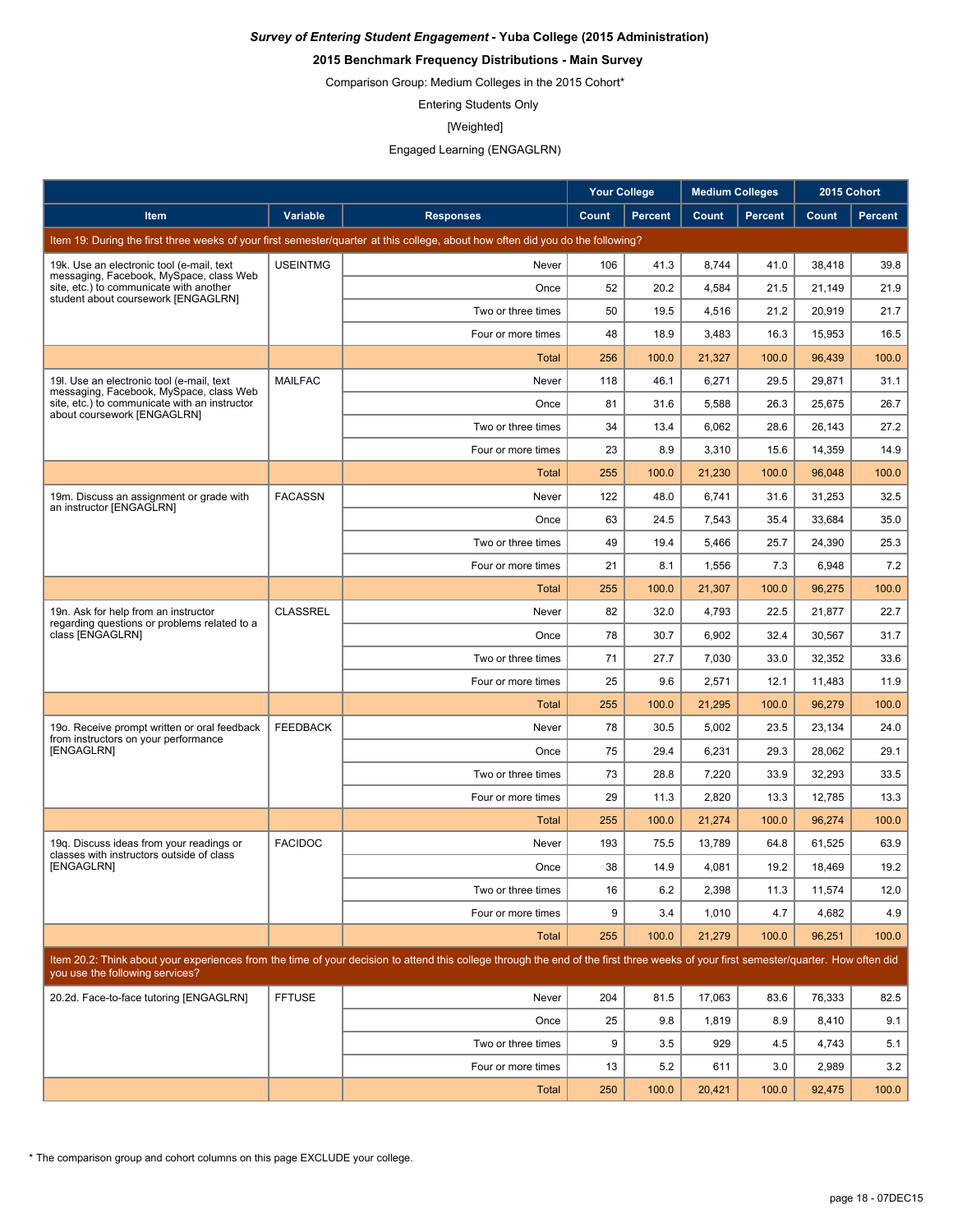# **2015 Benchmark Frequency Distributions - Main Survey**

Comparison Group: Medium Colleges in the 2015 Cohort\*

Entering Students Only

#### [Weighted]

Engaged Learning (ENGAGLRN)

|                                                                                                                                                                                                                         |                 |                    | <b>Your College</b> |                | <b>Medium Colleges</b> |                |        | 2015 Cohort    |
|-------------------------------------------------------------------------------------------------------------------------------------------------------------------------------------------------------------------------|-----------------|--------------------|---------------------|----------------|------------------------|----------------|--------|----------------|
| <b>Item</b>                                                                                                                                                                                                             | Variable        | <b>Responses</b>   | Count               | <b>Percent</b> | Count                  | <b>Percent</b> | Count  | <b>Percent</b> |
| Item 20.2: Think about your experiences from the time of your decision to attend this college through the end of the first three weeks of your first semester/quarter. How often did<br>you use the following services? |                 |                    |                     |                |                        |                |        |                |
| 20.2f. Writing, math, or other skill lab<br>[ENGAGLRN]                                                                                                                                                                  | <b>SKLABUSE</b> | Never              | 195                 | 78.5           | 13,058                 | 64.5           | 59,729 | 65.0           |
|                                                                                                                                                                                                                         |                 | Once               | 21                  | 8.3            | 2,288                  | 11.3           | 11,131 | 12.1           |
|                                                                                                                                                                                                                         |                 | Two or three times | 23                  | 9.2            | 2,019                  | 10.0           | 9,373  | 10.2           |
|                                                                                                                                                                                                                         |                 | Four or more times | 10                  | 3.9            | 2,893                  | 14.3           | 11,662 | 12.7           |
|                                                                                                                                                                                                                         |                 | <b>Total</b>       | 248                 | 100.0          | 20,258                 | 100.0          | 91,895 | 100.0          |
| 20.2h. Computer lab [ENGAGLRN]                                                                                                                                                                                          | <b>COMLBUSE</b> | Never              | 153                 | 62.9           | 9,409                  | 45.8           | 43,005 | 46.4           |
|                                                                                                                                                                                                                         |                 | Once               | 48                  | 19.7           | 3,605                  | 17.6           | 16,386 | 17.7           |
|                                                                                                                                                                                                                         |                 | Two or three times | 26                  | 10.7           | 3,591                  | 17.5           | 16,098 | 17.4           |
|                                                                                                                                                                                                                         |                 | Four or more times | 16                  | 6.7            | 3,931                  | 19.1           | 17,281 | 18.6           |
|                                                                                                                                                                                                                         |                 | <b>Total</b>       | 243                 | 100.0          | 20,536                 | 100.0          | 92,769 | 100.0          |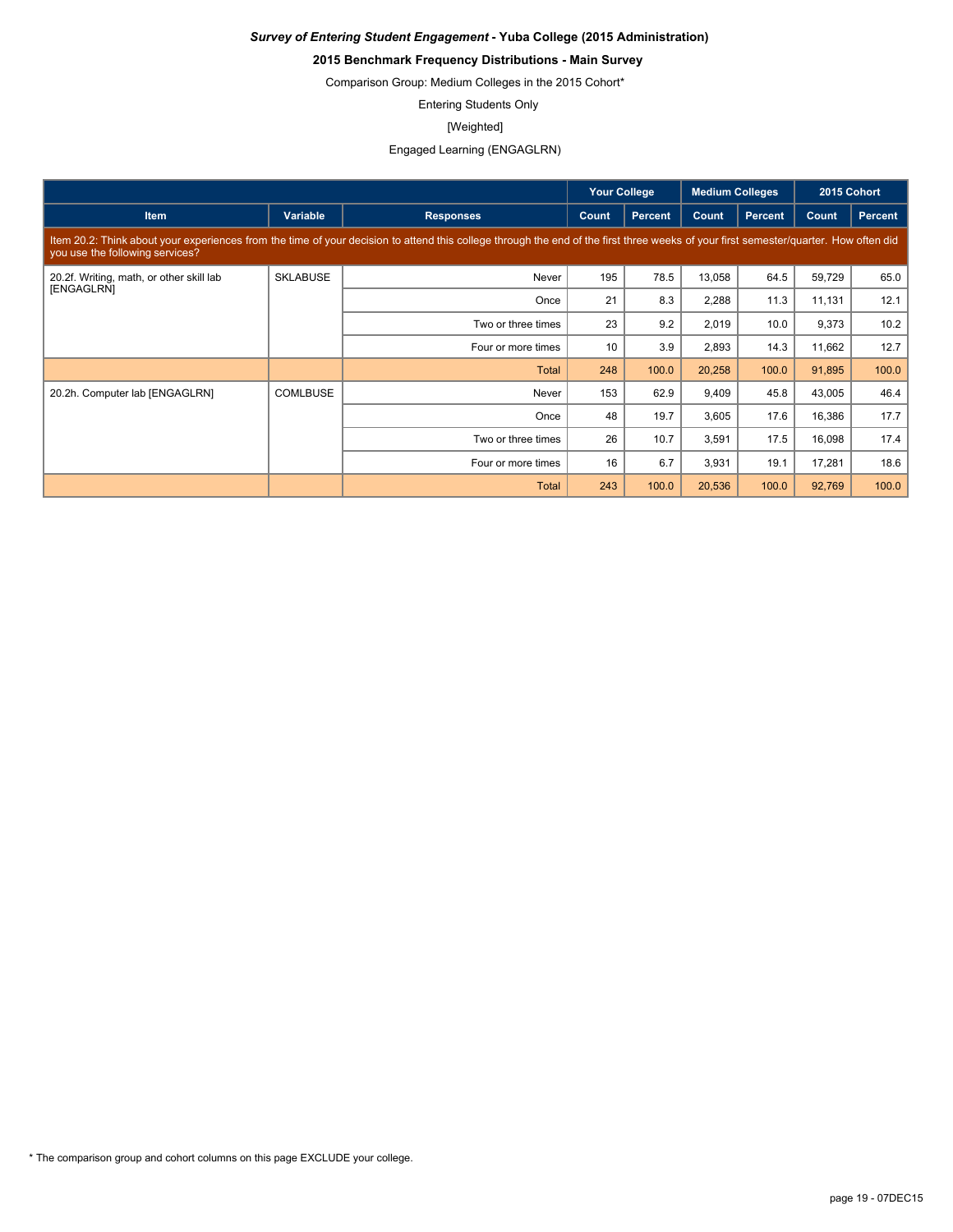#### *Survey of Entering Student Engagement* **Yuba College (2015 Administration) 2015 Benchmark Bar Chart - Main Survey** Comparison Group: Medium Colleges in the 2015 Cohort\* Entering Students Only [Weighted] Academic and Social Support (ACSOCSUP)



\* The comparison group and cohort bars on this page INCLUDE your college.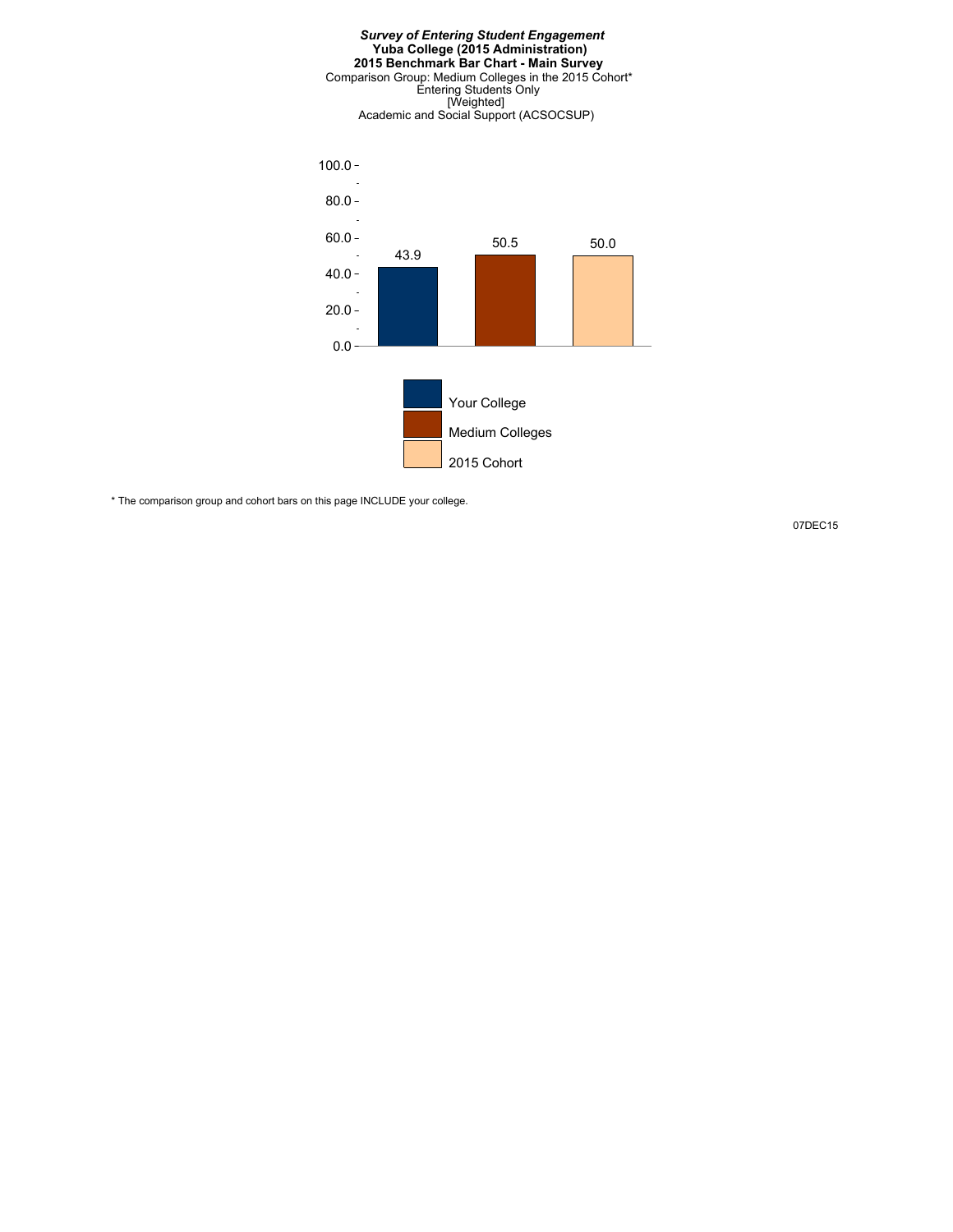# **2015 Benchmark Means Report - Main Survey**

Comparison Group: Medium Colleges in the 2015 Cohort\*

Entering Students Only

# [Weighted]

# Academic and Social Support (ACSOCSUP)

|                                                                                                                                                                         |                 |             | <b>Medium Colleges</b> |                         | 2015 Cohort |                         |  |
|-------------------------------------------------------------------------------------------------------------------------------------------------------------------------|-----------------|-------------|------------------------|-------------------------|-------------|-------------------------|--|
| <b>Item</b>                                                                                                                                                             | Variable        | <b>Mean</b> | Mean.                  | <b>Effect</b><br>Size** | <b>Mean</b> | <b>Effect</b><br>Size** |  |
| Item 18: Think about your experiences from the time of your decision to attend this college through the end of the first three weeks of your first<br>semester/quarter. |                 |             |                        |                         |             |                         |  |
| 1 = Strongly disagree, $2$ = Disagree, $3$ = Neutral, $4$ = Agree, $5$ = Strongly agree                                                                                 |                 |             |                        |                         |             |                         |  |
| 18I. All instructors clearly explained academic and student support<br>services available at this college [ACSOCSUP]                                                    | <b>RESOURCE</b> | 3.61        | 3.86                   | $-0.28**$               | 3.88        | $-0.30**$               |  |
| 18m. All instructors clearly explained course grading policies<br><b>IACSOCSUP1</b>                                                                                     | <b>GRADEPOL</b> | 4.22        | 4.26                   |                         | 4.26        |                         |  |
| 18n. All instructors clearly explained course syllabi (syllabuses)<br><b>IACSOCSUPI</b>                                                                                 | <b>SYLLABI</b>  | 4.40        | 4.36                   |                         | 4.36        |                         |  |
| 180. I knew how to get in touch with my instructors outside of class<br>[ACSOCSUP]                                                                                      | <b>FACMEET</b>  | 4.10        | 4.30                   | $-0.27**$               | 4.29        | $-0.25**$               |  |
| 18g. At least one other student whom I didn't previously know<br>learned my name [ACSOCSUP]                                                                             | OSTUDNAM        | 3.97        | 4.15                   |                         | 4.14        |                         |  |
| 18r. At least one instructor learned my name [ACSOCSUP]                                                                                                                 | <b>FACNAM</b>   | 4.02        | 4.29                   | $-0.33**$               | 4.26        | $-0.28**$               |  |
| 18s. I learned the name of at least one other student in most of my<br>classes [ACSOCSUP]                                                                               | <b>STUNAM</b>   | 4.12        | 4.27                   |                         | 4.25        |                         |  |

\* The comparison group and cohort columns on this page EXCLUDE your college.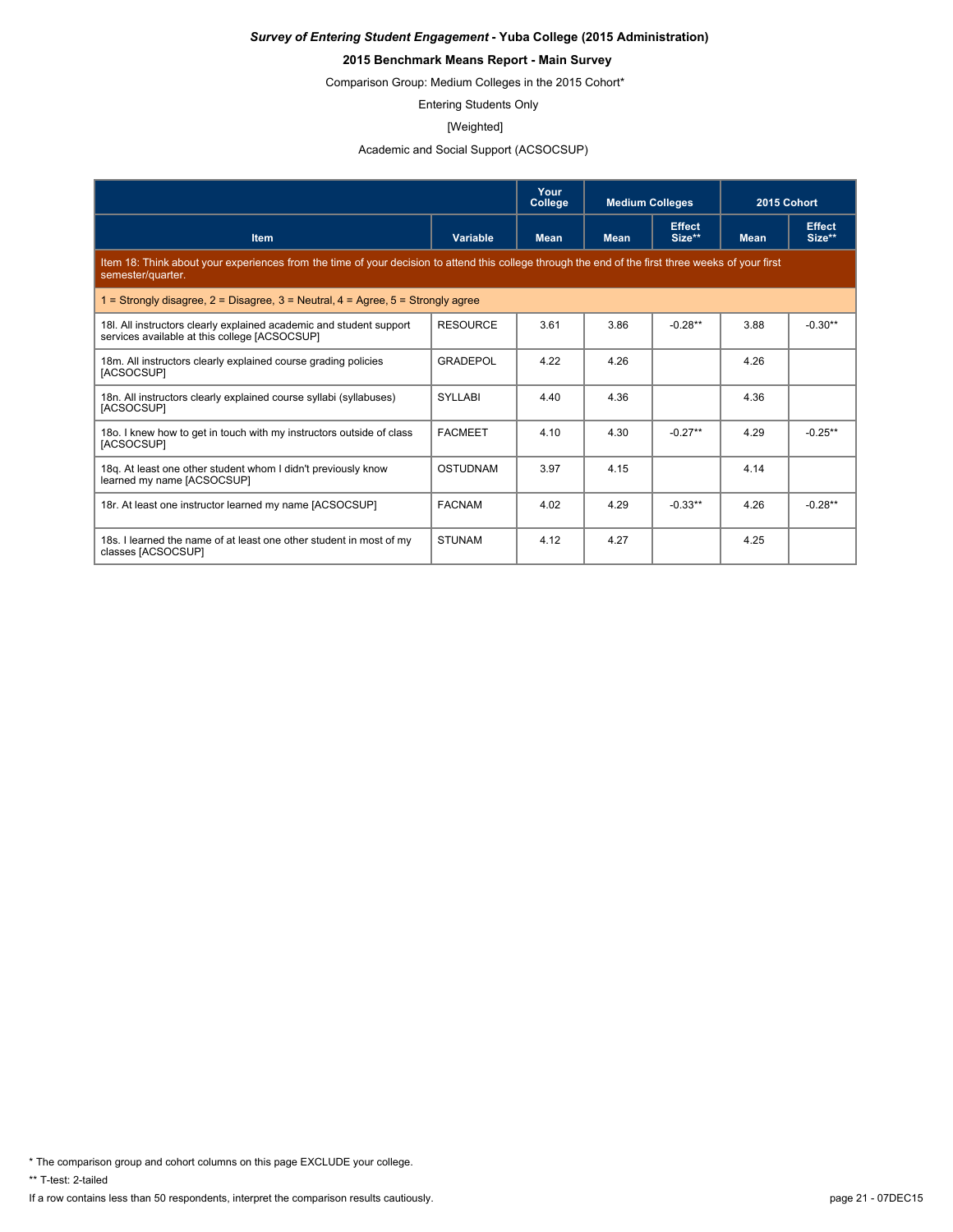# **2015 Benchmark Frequency Distributions - Main Survey**

Comparison Group: Medium Colleges in the 2015 Cohort\*

Entering Students Only

#### [Weighted]

Academic and Social Support (ACSOCSUP)

|                                                                                    |                 |                                                                                                                                                                      | <b>Your College</b>     |       | <b>Medium Colleges</b>  |       | 2015 Cohort |                |
|------------------------------------------------------------------------------------|-----------------|----------------------------------------------------------------------------------------------------------------------------------------------------------------------|-------------------------|-------|-------------------------|-------|-------------|----------------|
| Item                                                                               | <b>Variable</b> | <b>Responses</b>                                                                                                                                                     | Count<br><b>Percent</b> |       | <b>Percent</b><br>Count |       | Count       | <b>Percent</b> |
|                                                                                    |                 | Item 18: Think about your experiences from the time of your decision to attend this college through the end of the first three weeks of your first semester/quarter. |                         |       |                         |       |             |                |
| 18I. All instructors clearly explained                                             | <b>RESOURCE</b> | Strongly disagree                                                                                                                                                    | 9                       | 3.4   | 384                     | 1.8   | 1,762       | 1.8            |
| academic and student support services<br>available at this college [ACSOCSUP]      |                 | <b>Disagree</b>                                                                                                                                                      | 22                      | 8.7   | 1,600                   | 7.6   | 6,954       | 7.3            |
|                                                                                    |                 | Neutral                                                                                                                                                              | 68                      | 26.4  | 4,169                   | 19.8  | 18,841      | 19.7           |
|                                                                                    |                 | Agree                                                                                                                                                                | 121                     | 47.1  | 9,241                   | 43.9  | 41,321      | 43.3           |
|                                                                                    |                 | Strongly agree                                                                                                                                                       | 37                      | 14.5  | 5,656                   | 26.9  | 26,610      | 27.9           |
|                                                                                    |                 | Total                                                                                                                                                                | 258                     | 100.0 | 21,050                  | 100.0 | 95.488      | 100.0          |
| 18m. All instructors clearly explained course<br>grading policies [ACSOCSUP]       | <b>GRADEPOL</b> | Strongly disagree                                                                                                                                                    | 0                       | N/A   | 138                     | 0.7   | 610         | 0.6            |
|                                                                                    |                 | <b>Disagree</b>                                                                                                                                                      | 5                       | 1.9   | 464                     | 2.2   | 2,167       | 2.3            |
|                                                                                    |                 | Neutral                                                                                                                                                              | 26                      | 10.1  | 1,878                   | 8.9   | 8,839       | 9.2            |
|                                                                                    |                 | Agree                                                                                                                                                                | 133                     | 51.7  | 9,984                   | 47.3  | 44,300      | 46.3           |
|                                                                                    |                 | Strongly agree                                                                                                                                                       | 94                      | 36.3  | 8,623                   | 40.9  | 39,700      | 41.5           |
|                                                                                    |                 | <b>Total</b>                                                                                                                                                         | 258                     | 100.0 | 21,087                  | 100.0 | 95,615      | 100.0          |
| 18n. All instructors clearly explained course<br>syllabi (syllabuses) [ACSOCSUP]   | SYLLABI         | Strongly disagree                                                                                                                                                    | $\mathbf{1}$            | 0.2   | 81                      | 0.4   | 428         | 0.4            |
|                                                                                    |                 | <b>Disagree</b>                                                                                                                                                      | 4                       | 1.5   | 341                     | 1.6   | 1,625       | 1.7            |
|                                                                                    |                 | Neutral                                                                                                                                                              | 11                      | 4.5   | 1,474                   | 7.0   | 6,803       | 7.1            |
|                                                                                    |                 | Agree                                                                                                                                                                | 116                     | 45.9  | 9,156                   | 43.5  | 41,086      | 43.0           |
|                                                                                    |                 | Strongly agree                                                                                                                                                       | 121                     | 47.9  | 10,001                  | 47.5  | 45,506      | 47.7           |
|                                                                                    |                 | Total                                                                                                                                                                | 252                     | 100.0 | 21,052                  | 100.0 | 95,448      | 100.0          |
| 18o. I knew how to get in touch with my<br>instructors outside of class [ACSOCSUP] | <b>FACMEET</b>  | Strongly disagree                                                                                                                                                    | $\overline{2}$          | 0.8   | 131                     | 0.6   | 605         | 0.6            |
|                                                                                    |                 | <b>Disagree</b>                                                                                                                                                      | 11                      | 4.2   | 430                     | 2.0   | 2,144       | 2.2            |
|                                                                                    |                 | Neutral                                                                                                                                                              | 33                      | 12.7  | 1,738                   | 8.2   | 8,521       | 8.9            |
|                                                                                    |                 | Agree                                                                                                                                                                | 125                     | 48.3  | 9,434                   | 44.7  | 42,186      | 44.1           |
|                                                                                    |                 | Strongly agree                                                                                                                                                       | 88                      | 34.0  | 9,360                   | 44.4  | 42,233      | 44.1           |
|                                                                                    |                 | <b>Total</b>                                                                                                                                                         | 258                     | 100.0 | 21,093                  | 100.0 | 95,688      | 100.0          |
| 18g. At least one other student whom I didn't<br>previously know learned my name   | <b>OSTUDNAM</b> | Strongly disagree                                                                                                                                                    | 8                       | 3.2   | 535                     | 2.5   | 2,554       | 2.7            |
| <b>IACSOCSUPI</b>                                                                  |                 | <b>Disagree</b>                                                                                                                                                      | 11                      | 4.4   | 1,050                   | 5.0   | 4,890       | 5.1            |
|                                                                                    |                 | Neutral                                                                                                                                                              | 43                      | 16.5  | 2,110                   | 10.0  | 10,056      | 10.5           |
|                                                                                    |                 | Agree                                                                                                                                                                | 113                     | 43.7  | 8,470                   | 40.1  | 37,769      | 39.5           |
|                                                                                    |                 | Strongly agree                                                                                                                                                       | 83                      | 32.2  | 8,943                   | 42.4  | 40,435      | 42.3           |
|                                                                                    |                 | Total                                                                                                                                                                | 258                     | 100.0 | 21,107                  | 100.0 | 95,704      | 100.0          |
| 18r. At least one instructor learned my name<br>[ACSOCSUP]                         | <b>FACNAM</b>   | Strongly disagree                                                                                                                                                    | 6                       | 2.3   | 274                     | 1.3   | 1,506       | 1.6            |
|                                                                                    |                 | <b>Disagree</b>                                                                                                                                                      | 15                      | 5.7   | 602                     | 2.9   | 3,300       | 3.5            |
|                                                                                    |                 | Neutral                                                                                                                                                              | 30                      | 11.9  | 1,659                   | 7.9   | 8,086       | 8.5            |
|                                                                                    |                 | Agree                                                                                                                                                                | 122                     | 47.5  | 8,689                   | 41.4  | 38,236      | 40.2           |
|                                                                                    |                 | Strongly agree                                                                                                                                                       | 84                      | 32.6  | 9,787                   | 46.6  | 44,071      | 46.3           |
|                                                                                    |                 | Total                                                                                                                                                                | 257                     | 100.0 | 21,011                  | 100.0 | 95,198      | 100.0          |